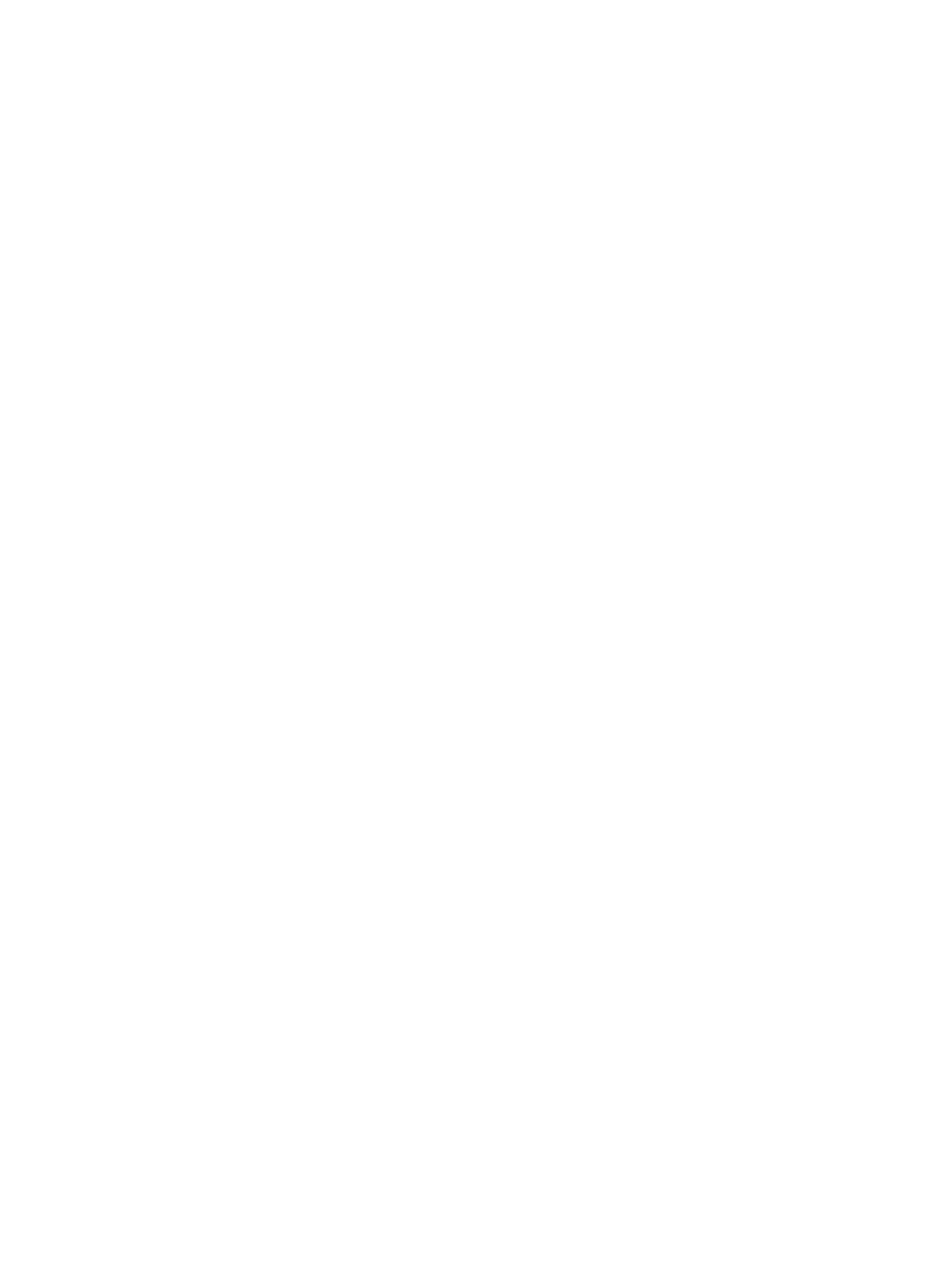# **I. Introduction**

The three (3) basic insolvency laws in Korea are: (a) the Corporate reorganization Act (the " $CRA$ "); (b) the Composition Act (the " $CA$ "); and (c) the Bankruptcy Act (the "BA"). These laws were enacted in 1962 and have since been modified several times to reflect the reality of the Korean economy. However, these basic insolvency laws have received criticism in that: (i) the rehabilitation procedure is bifurcated into the proceedings under the CRA and the CA, resulting in unequal outcome depending on the two proceedings; (ii) the CA proceeding, in most cases, is inefficient, and (iii) the laws, in comparison to the international insolvency system, are outdated. In response, the Korean government accepted the recommendation of the International Monetary Fund ("IMF") to modify the outdated insolvency laws during the period of economic crisis.

On December 30, 2000, the Ministry of Justice (the "MOJ") received the final draft of a recommendation for insolvency laws from the consortium composed of Shin & Kim; Orrick, Herrington & Sutcliffe LLP; and Bingham & Dana, which consortium was selected through the MOJ's international bidding procedure. To review such draft, the Committee for Insolvency Law Reform (the "Committee") was formed. The Committee was comprised of law professors, judges and justices from the Supreme Court and the bankruptcy department of Seoul District Court, and the members from the Ministry of Finance and Economy, the Korea Federation of Banks, the Federation of Korean Industries, etc. After the Committee conducted thorough discussions on each issue raised in the recommendation, the new Korean insolvency law<sup>1)</sup> was drafted in November, 2002 and submitted to the National Assembly of Korea in the beginning of 2003. It is now under review by the Legislation and Judiciary Committee within the National Assembly prior to being submitted to the main meeting of the National Assembly. Thus, the discussion below is based upon the latest draft of the new insolvency law without the consideration of any modification that may occur during the review by the Legislation and Judiciary Committee and at the main meeting of the National Assembly of Korea.

<sup>1)</sup> The official name of the new insolvency code is the "Law on Rehabilitation and Bankruptcy of Debtor."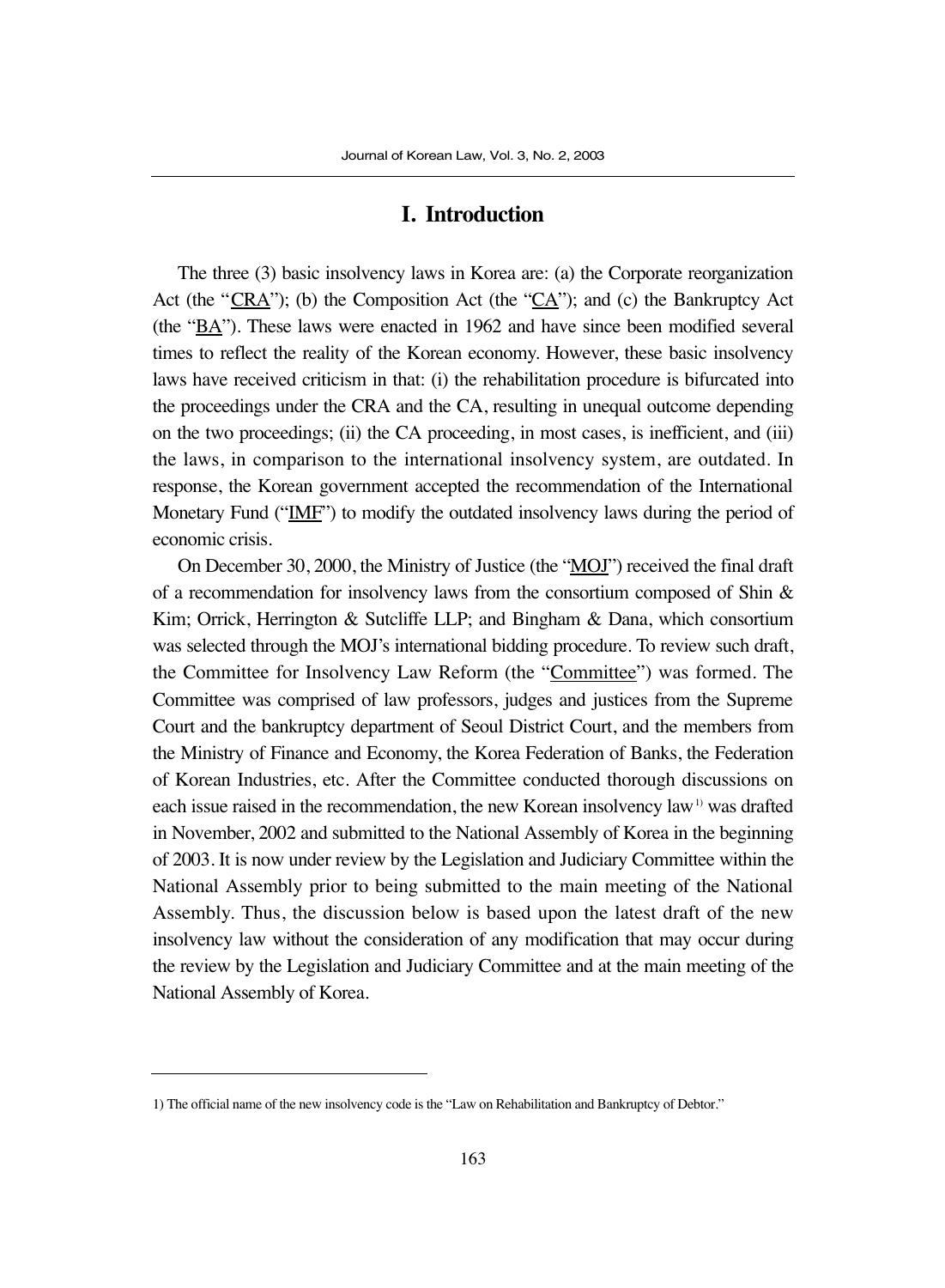# **II. Synopsis of New Insolvency Law Draft**

#### *A. Introduction*

The draft of new insolvency law (the "Draft") is consisted of six (6) chapters. The first chapter provides the general provisions such as the jurisdiction, public notice and service, registration, management committee, creditors committee, etc. The second chapter provides for the new rehabilitation proceeding, which is based on the current CRA proceeding. The third chapter modifies the current procedures pursuant to the BA. The individual rehabilitation proceeding and international insolvency proceeding are newly inserted in the fourth and fifth chapters. The sixth chapter provides for the penalty. As seen from these chapters, the characteristics of the Draft are that: (a) all insolvency procedures are provided for under one piece of legislation; (b) the rehabilitation proceedings are unified into one proceeding in the second chapter; and (c) the new chapters for individual rehabilitation proceeding and international insolvency proceeding are newly established. These features are explained in more detail below.

#### *B. Unification of Rrhabilitation Proceedings*

The current rehabilitation system consists of the corporate reorganization procedures under the CRA and composition procedures under the CA. As a result, the two procedures result in different treatment for the interested parties. For instance, the corporate reorganization procedures apply only to stock companies while the composition procedures apply to all debtors regardless of the legal entity or type of corporation. Further, once the commencement order is issued, the management loses its authority to manage the company under the CRA procedure as such power will be vested to the court appointed receiver while under the CA procedure the management can continue to run the company. In addition, the secured creditors cannot be repaid except pursuant to the reorganization plan under the CRA procedure while the secured creditors can exercise their right of security on the collaterals under the CA procedure.

Many commentators and practitioners criticized the current system as inefficient and unfair. First, an insolvent company which would not be eligible for the composition procedure would try first to utilize the composition procedure to keep the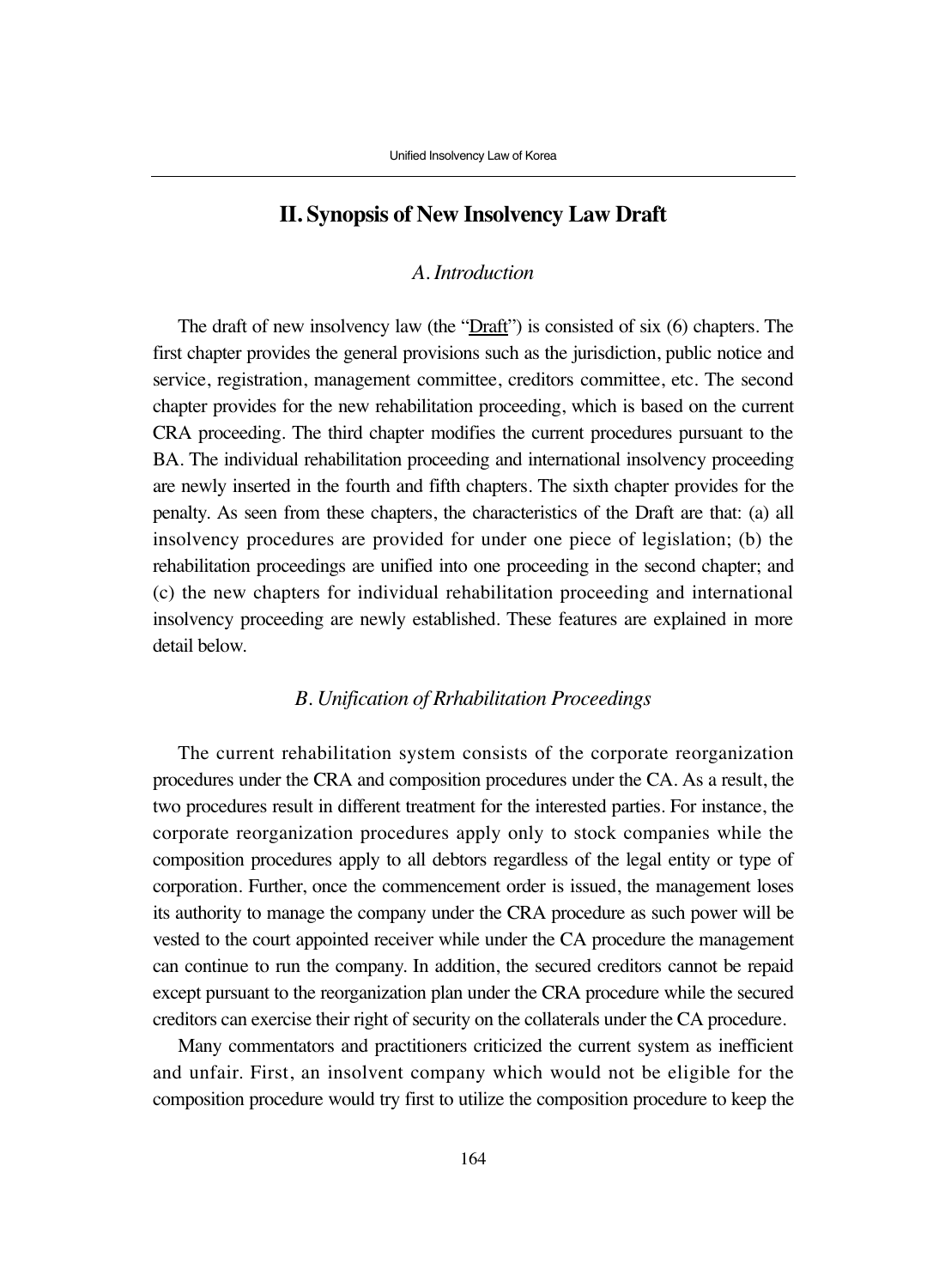existing management rights. Once the composition application is rejected by the court, then such procedure can be converted into the corporate reorganization procedure. The scholars and experts have pointed out the inefficiency in this system in that such trials delay the rehabilitation of the company. Second, the CA proceeding can be unfair as it does not allow large-sized stock companies to utilize the composition procedures. Third, the composition procedures under the CA have been criticized as being inefficient solution to rehabilitate insolvent companies because: (a) such procedure does not have any device to replace the incompetent managers with new court appointed managers or the creditors; (b) there is no adequate means to enforce the implementation of the composition plan; and (c) secured creditors can ruin the composition procedure by foreclosing their security interest in the middle of the composition procedure.

In order to address the above problems, the Draft abolishes the composition proceeding and unifies the rehabilitation proceedings into one proceeding based on the current corporate reorganization proceeding. Also, in order to promote equality, the unified rehabilitation system does not discriminate the applicants according to their different sizes.

Some scholars criticize the Draft as illegitimately unified insolvency law because it does not adopt the one-track system whereby the court would decide the appropriate way of resolving insolvency once the applicant files the petition for insolvency. However, the reason that the one-track system was not adopted is because it would cause the insolvent companies to be reluctant to file the petition for rehabilitation. Under one-track system, the delay of petition would be inevitable because the insolvent company does not know its destiny when it files the petition.

#### *C. Establishment of Individual Rehabilitation Proceeding*

The procedure under the BA is the only relief that the insolvent individual can utilize under the current legal system. However, the current system has been considered to be institutionally inadequate for an individual person declared for bankruptcy since such person will be severely disadvantaged under the relevant laws, such as his inability to be employed as a public servant until reinstated. In addition, it is not easy for the bankrupt individuals to benefit from being discharged of the liability because the court has operated the discharge system strictly.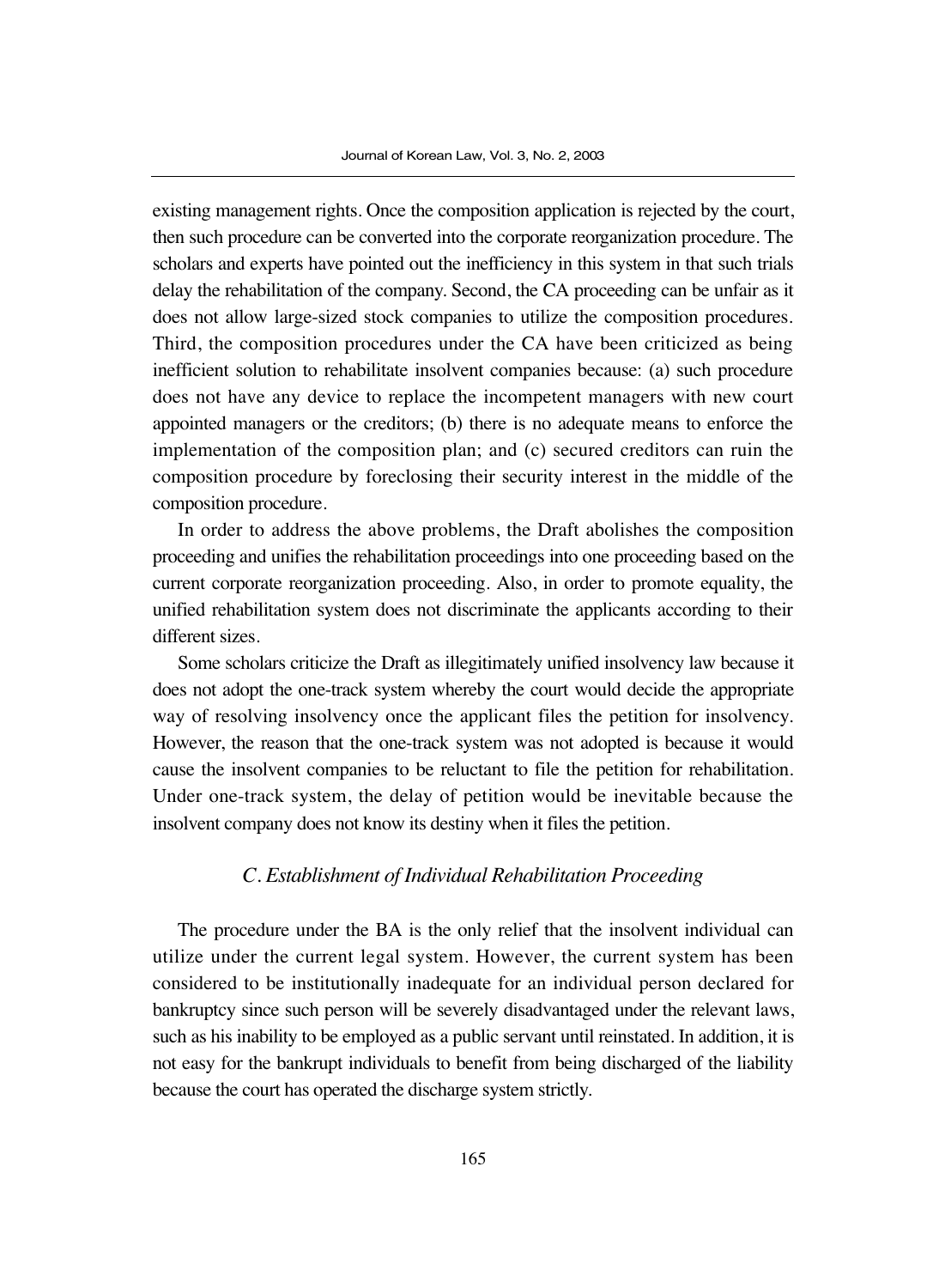Recognizing the need for improvement for insolvent individuals, the Draft provides for a new system of rehabilitation for insolvent individuals under which an insolvent individual is allowed to repay his debts, not according to the BA procedure with many disadvantages, but according to new rehabilitation proceeding. However, the future income of regular salary or small amount of business profit for five (5) years shall be included in the resource for such repayment. However, the basic living cost is excluded in the resource of repayment. This system was modeled after the current system under Chapter 13 of Bankruptcy Code of the United States, civil rehabilitation proceeding for individuals of Japan and other similar systems in Germany, etc.

### D. Improvement of International Insolvency Proceeding

The current insolvency laws adopt the strict territorial principle by providing that insolvency procedures commenced in Korea are effective only against property located in Korea while insolvency procedures commenced in a foreign country are not effective against property located in Korea. Although the courts tried to ease the strictness by recognizing the foreign insolvency proceeding in domestic cases, such territorial principle in the insolvency laws has been criticized as outdated given the current global business environment.

With respect to the international insolvency procedures, the UN and other international organizations have offered various forms of model law based on the universal principle. The pure territorial principle is no longer embodied in the insolvency systems of the United States, Japan, and other advanced countries.

The Draft adopts the universal principle based on the model law recommended by the UN. However, the Draft has various deviations from the UN model law considering other countries' system for the international insolvency proceeding.

# **III. General Provisions (Chapter 1)**

### *A. Consolidation of Jurisdiction*

Under the current CRA, corporate reorganization cases are handled by the court that has jurisdiction over the registered head office of the debtor, while, under the BA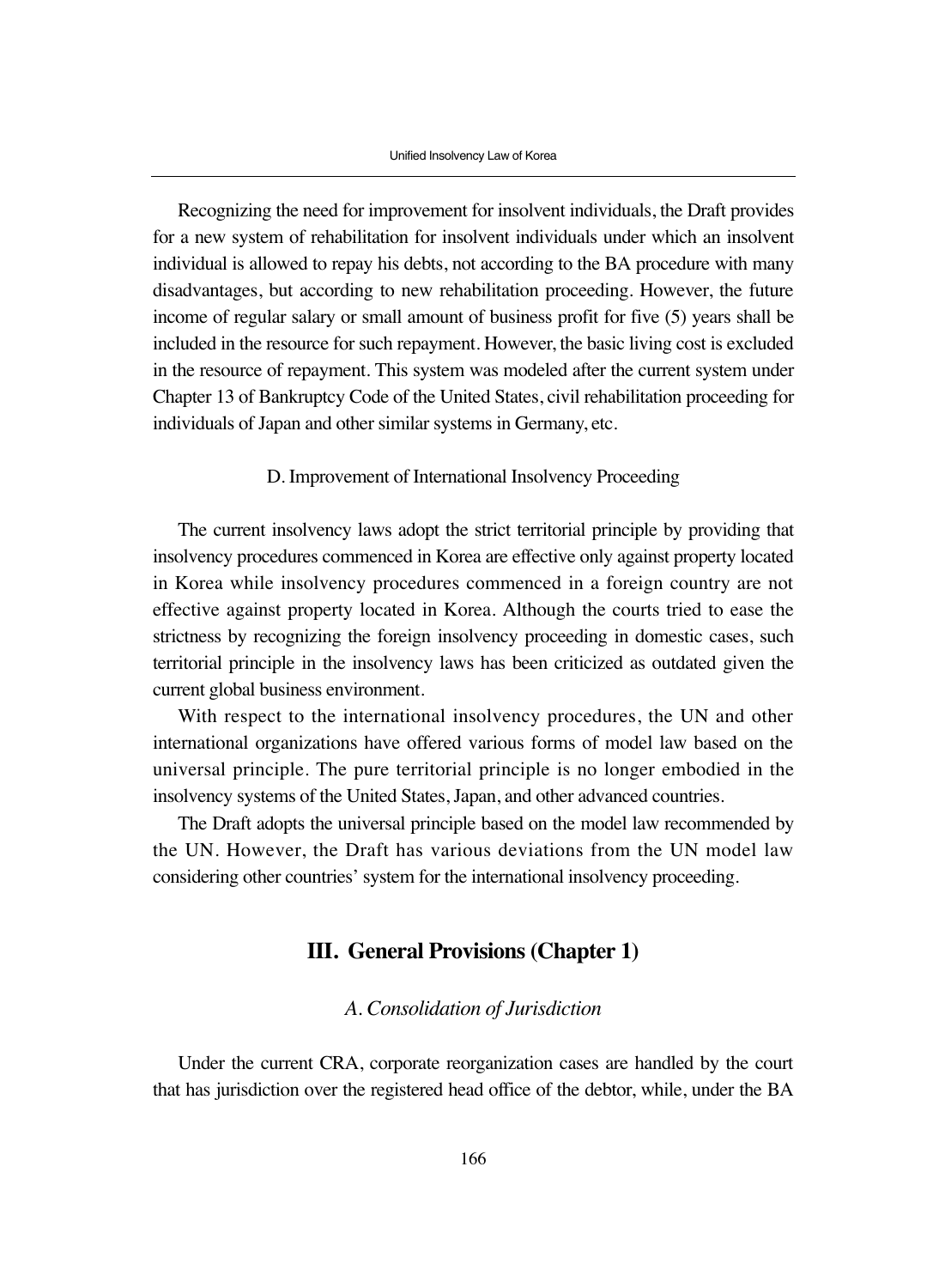and the CA, bankruptcy cases and composition cases are handled by the court that has jurisdiction over the principal business office of the debtor. Therefore, if the registered head office and the principal business office of the debtor are different, different courts have jurisdiction depending upon the type of insolvency case selected by the debtor. For example, if corporate reorganization procedures are converted into bankruptcy procedures, the competent court changes from the court that has jurisdiction over its registered head office to the court that has jurisdiction over its principal business office. Since many companies maintain their principal business offices in Seoul while maintaining their registered head office in other areas, the shift in jurisdiction occurs from time to time. To solve this problem, the Draft unifies the jurisdiction over the entire spectrum of insolvency cases into the jurisdiction over the debtor's principal business office when the debtor has such office.

The Draft also allows the representative of the debtor company to use the same jurisdiction as the debtor company. In addition, according to the Draft, those who are jointly and severally liable or those who provide guarantees for the debtor or husband and wife can use the same court for insolvency cases, respectively.

#### *B. Improvement of Mandatory Adjudication of Bankruptcy System*

Under the current CRA, the court is required to adjudicate the debtor as bankrupt if the corporate reorganization procedures are canceled or if the decision of non-approval for reorganization plans becomes final and conclusive for any reason. Since the corporate reorganization procedure may be converted into the bankruptcy procedure against to the intent of the debtor and the creditors, the above provisions have been regarded as one of the main reasons why debtors delay the application for rehabilitation procedures,.

To address the above problem, the Draft allows the court to refrain from adjudicating the debtor as bankrupt although the going-concern value of the debtor is proven to be lower than the liquidation value of the debtor. In addition, the rehabilitation procedure does not necessarily have to be converted when the rehabilitation plan is not passed by the creditors at the creditors' meeting.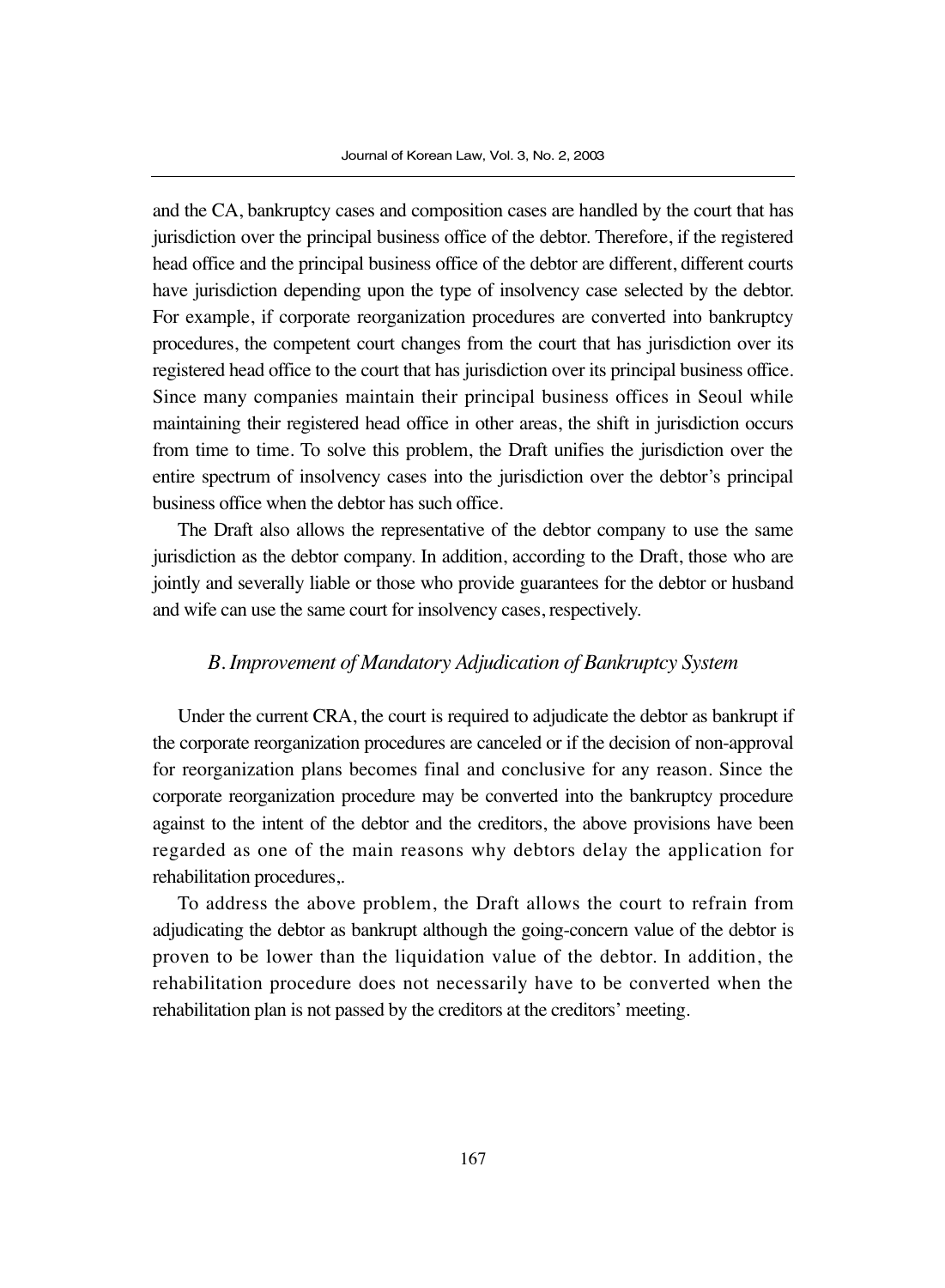### *C. Unification of Appeal System*

According to the CRA, the appeal is allowed only to the extent that it is specifically provided for in the CRA. On the contrary, the BA provides that the appeal is possible unless it is specifically prohibited in the BA. The Draft unifies the appeal system such that the appeal is permitted only when it is specifically provided for in the relevant provisions.

#### *D. Improvement of Registration System*

According to the current CRA, various events such as preservation order and commencement order shall be registered in the Commercial Registry of the debtor and in the registration of the debtor's properties. However, such registration has been omitted from time to time because the registration of such events in the registration of the debtor's properties has become too cumbersome. The Draft addresses such problem by not requiring the registration of the insolvency procedures in the registration of the debtor's properties.

#### *E. Improvement of Public Notice and Service*

Under the Draft, the public notice shall be made in the official gazette or as provided for in the regulation of the Supreme Court. Thus, the public notice made through the Internet is possible if such method is provided for as a valid public notice in the Supreme Court's regulation.

The recommendation that the service to minority shareholders should be easily made was not accepted because such service may hurt the interest of the minority shareholders. The Draft still adopts the relative priority rule with respect to the repayment. Therefore, the shareholders of the debtor shall have some interest in the debtor although the debtor's liability is over its assets.

# *F. Disclosure of Information*

In order to promote M&A of the debtor, the Draft newly provides that any interested party has the right to request the disclosure of information regarding the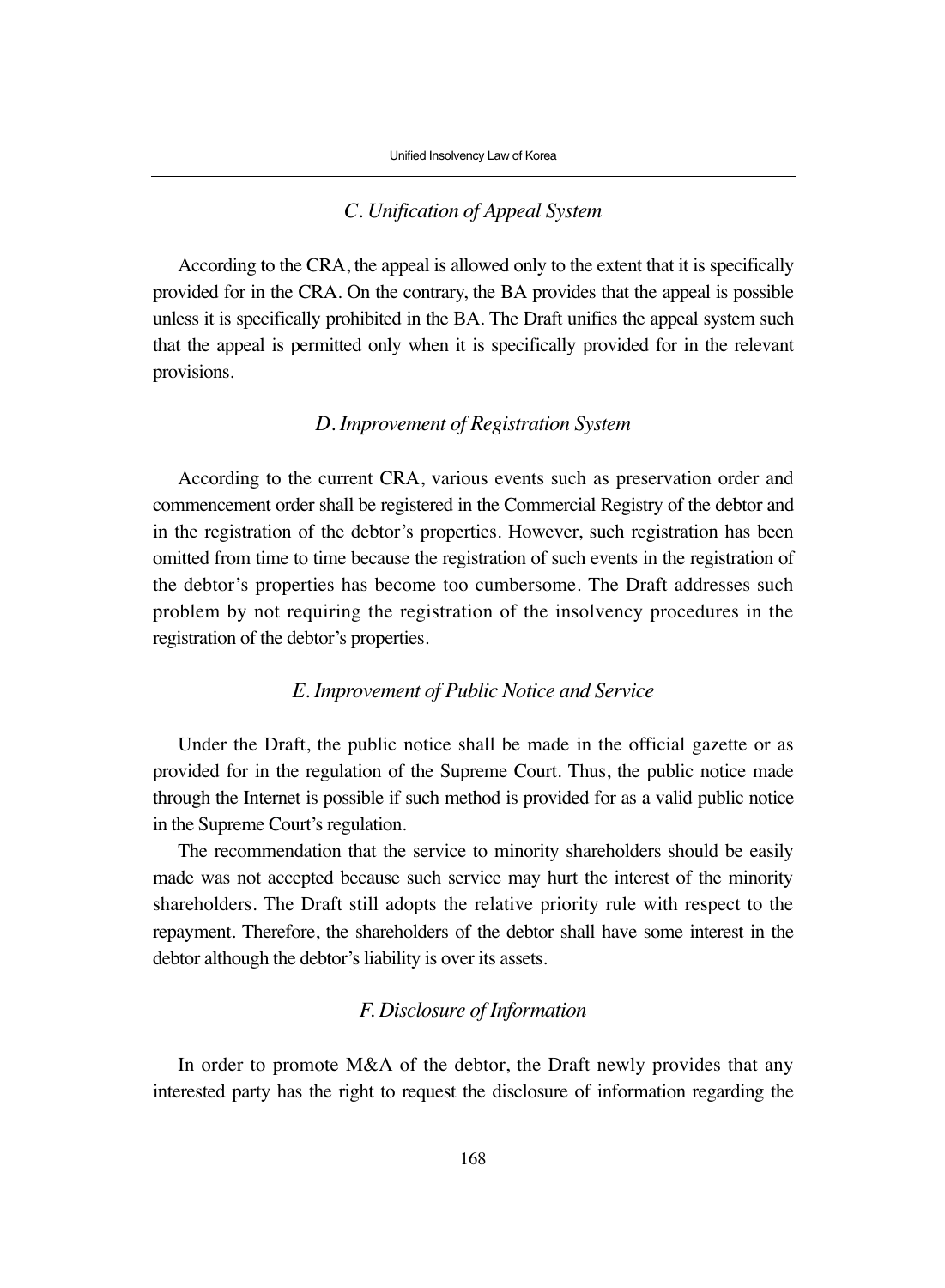insolvency procedure of the debtor. For that purpose, an interested party may request the court: (i) to provide access to the records of a relevant case (including documents and other items), (ii) to allow such party to make copies of such records, or (iii) to issue an original copy, certified copy or abstract thereof, or a certificate of matters pertaining to the case.

### *G. Inquiry about the Debtor's Property*

At the request of the receiver, an interested party, or ex officio, the court may cause a public institution, financial institution, or any other organization that manages the computer networks with respect to the debtor's property or credit to make an inquiry into the property in the name of the debtor if deemed necessary under the court's discretion. If any interested party connected with the discharge of the debtor makes the foregoing request, such party shall specify the institution or organization to which such inquiry is to be commissioned. In this case, the court shall order prepayment of expenses necessary for such inquiry.

This provision is designed to prevent the debtor from abusing the insolvency procedures and to secure the property data regarding such debtor before the adjudication of bankruptcy or a decision of discharge for the debtor is issued.

1. Avoidance, Set-off, etc.

There was a recommendation that the provisions for avoidance and set-off shall be provided in Chapter 1 because those provisions apply to all insolvency procedures. However, such recommendation was not accepted because such provisions shall be interpreted differently between the rehabilitation procedure and the bankruptcy procedure.

# **IV. Rehabilitation Procedure (Chapter 2)**

### *A. Expansion of the Scope of Application*

The current CRA applies only to stock companies while the CA and the BA apply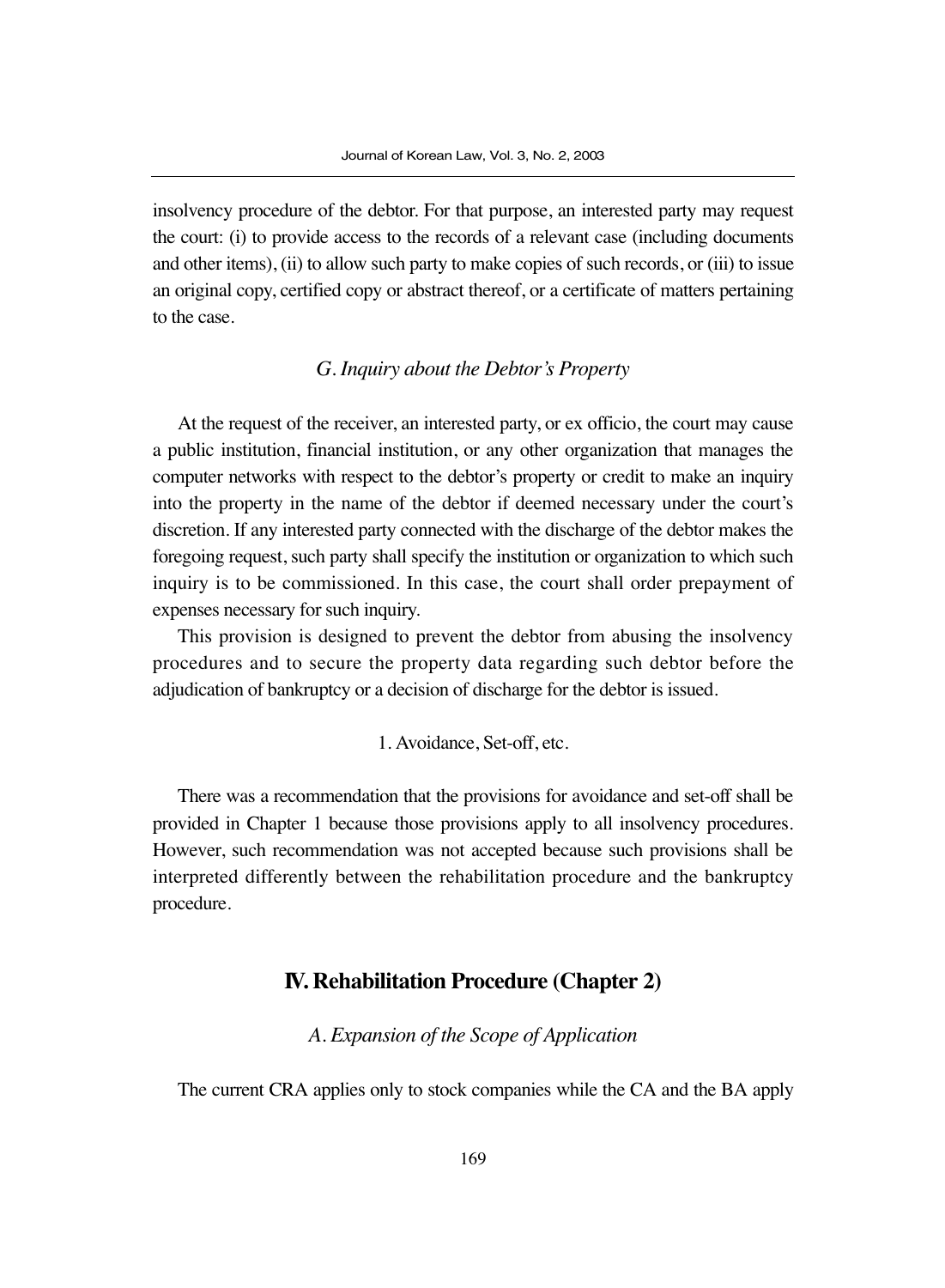to all types of legal entities including individuals, corporations, and unincorporated foundations or associations, etc.

Under the Draft, the CA procedure is abolished. Therefore, the Draft grants the right to apply for all types of legal entities. However, some provisions apply only to stock corporations, such as those for spin-off, comprehensive swap or transfer of shares, etc.

#### *B. Improvement of the Receiver System*

The receiver system has been a hotly contested issue during the review of the Draft since there are various opinions as to what system would most efficiently revive the insolvent company with respect to the management of the company under the rehabilitation procedure. First, the management can keep its right to run the company as provided for in the CA. Second, the management may be replaced by the receiver appointed by the court as in the CRA. Third, the supervisory manager appointed by the court as in the Civil Rehabilitation Law of Japan can supervise the management.

The receiver system under the CRA is criticized because the management has a disincentive to file the petition for the rehabilitation procedure. In addition, there is no guarantee that the receiver manages the company better than the current management. The DIP system under the CA is also criticized because the interested party may not remove the management even though the interested party distrusts them.

After much discussion, the Draft basically adopts the receiver system under the CRA. However, the receiver system is complemented by the DIP system provided for in Chapter 11 of the Bankruptcy Code of the United States. Under the Draft, the receiver appointed by the court replaces the management. However, the court is supposed to appoint the current management as receiver in order to give the management an incentive to file early and to utilize the management's know-how for the revival of the company. However, the court does not have to appoint the current management as receiver: (i) if financial distress of the debtor is ascribed to property misappropriation, concealment, or mismanagement with serious liability by the debtor or any director of the debtor company, (ii) if the Council of Creditors makes a reasonable request, or (iii) if it is necessary for rehabilitation of the debtor.

In addition, the court has the discretion not to appoint any receiver in the case of the rehabilitation procedures for individuals and small and medium-sized companies. In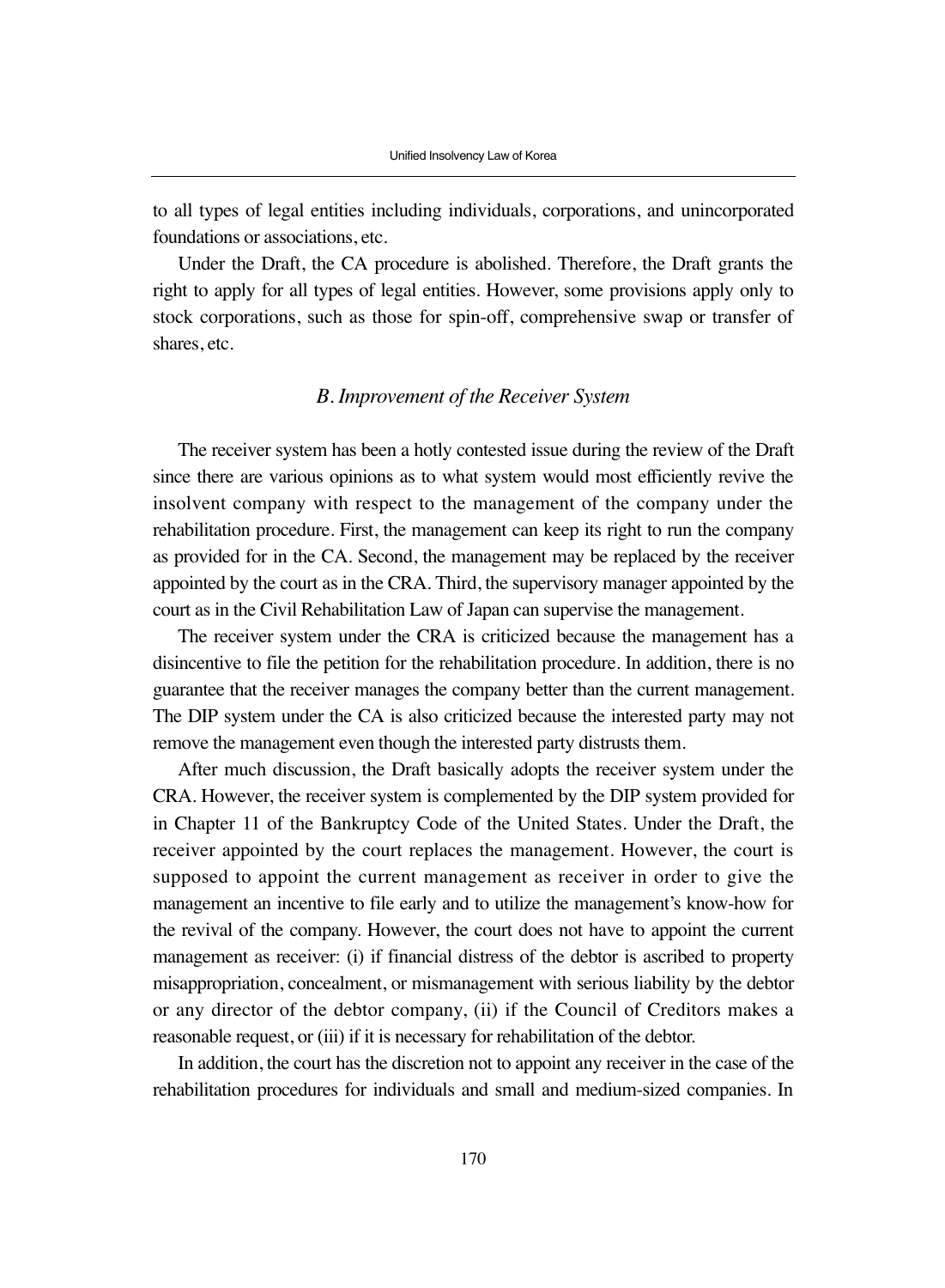this case, the representative of the debtor shall act as the receiver. This system comes from the DIP system under the Bankruptcy Code of the United States.

Furthermore, if new shares are issued after capital reduction, the shareholders who have contributed to the mismanagement of the debtor company shall not be able to subscribe for such new shares; provided, however, that stock options allowed in the Commercial Code may be granted to the said shareholders.

The corporate governance under the Draft will be discussed by the National Assembly and may be modified according to the result of such discussion.

### *C. Court's Right to Appoint Statutory Auditor*

According to the Draft, the court has the right to appoint a statutory auditor for the debtor in order to reflect the current practice and to check the DIP system.

### *D. Improvement of Economic Viability Rule*

Under the current CRA, the application for corporate reorganization procedure shall be rejected and the corporate reorganization procedure shall be closed if the liquidation value of the debtor is apparently greater than the going-concern value thereof. If the corporate reorganization procedure is closed, the court shall adjudicate the debtor as bankrupt. This mandatory conversion of the corporate reorganization procedure into bankruptcy procedure caused the insolvent companies to be reluctant in filing the petition for corporate reorganization procedure because the company can go to bankruptcy procedure against the petitioner's intent.

To reflect the above criticism, the comparison between the going-concern value and the liquidation value is reviewed when the court decides whether the petition for rehabilitation procedure shall be accepted or dismissed. Also, the court does not have to declare the debtor bankrupt when the liquidation value of the debtor is proven to be greater than the going-concern value after the rehabilitation plan is submitted. Thus, the court's mandatory adjudication of bankruptcy under the current CRA is changed to the court's discretionary adjudication of bankruptcy under the Draft when the liquidation value of the debtor is proven to be greater than the going-concern value after the rehabilitation plan is submitted.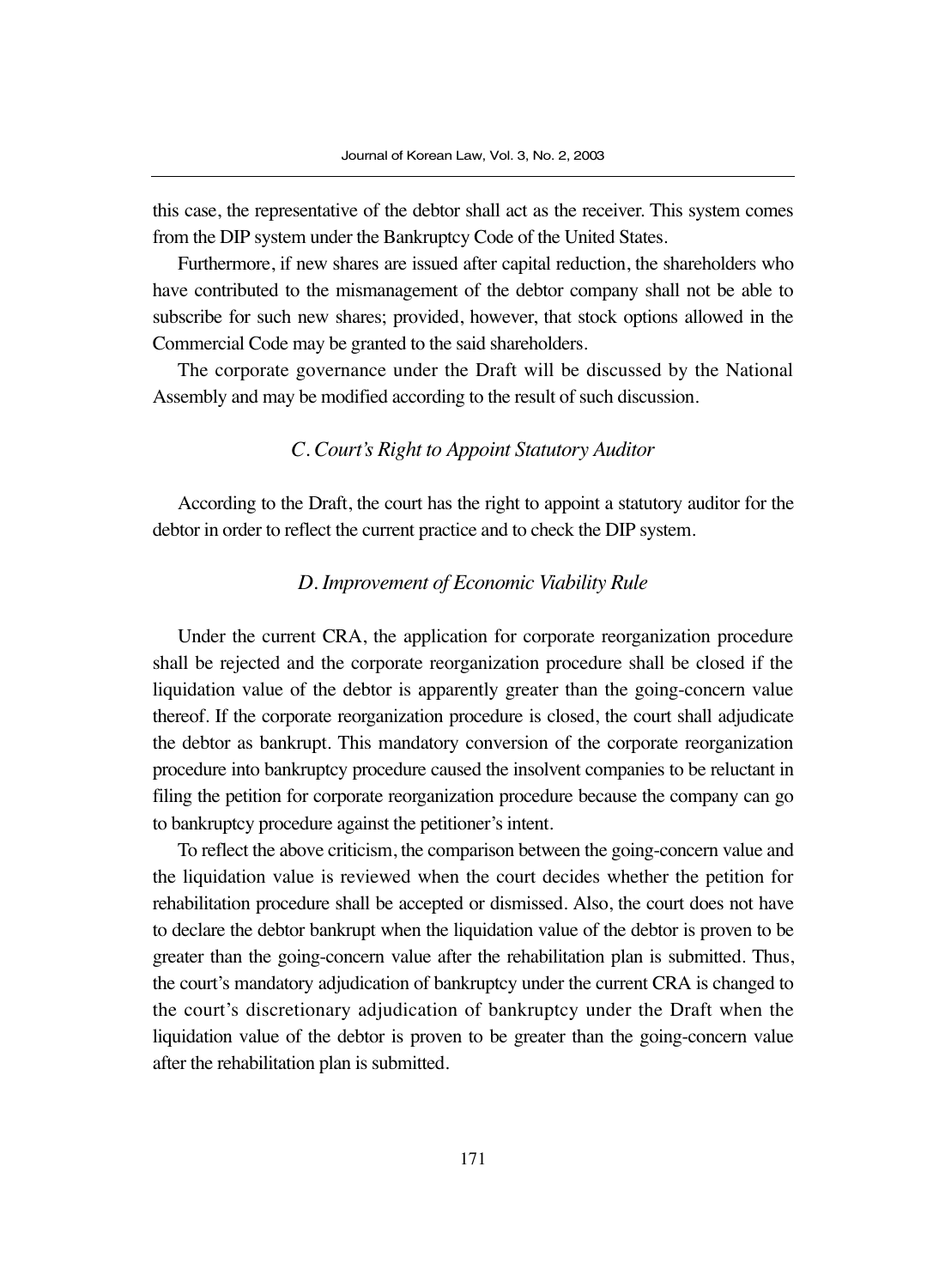#### *E. Reinforcement of Protection of the Rehabilitation Estate*

#### 1. Avoidance of Transaction involving Specially Related Persons

With regard to application of the avoidance in the Draft, if the beneficiary is a shareholder of the debtor or other specially related parties, such beneficiary shall be presumed to have had the knowledge, at the time of such act, that suspension of payment, etc. took place, and that such act was prejudicial to the interests of the creditors. Thus, the burden of proof has changed from the receiver to the specially related party when the transactions with the specially related parties are avoided. The transactions subject to the avoidance are extended from sixty (60) days to one (1) year in the case of the transactions involving the specially related persons.

### *2. Introduction of Comprehensive Restraining Order System*

Under the current CRA, the foreclosure, preliminary attachment, injunction against disposition, and auction procedures for the exercise of security rights based on secured or unsecured rehabilitation claims ("Foreclosure, etc. based on Rehabilitation Claims"), that have been already undertaken in regard to the rehabilitation debtor's property, could be suspended by the debtor's respective application. Thus, the creditors' Foreclosure, etc. based on Rehabilitation Claims could not be stopped comprehensively.

However, the comprehensive restraining order can be obtained by the debtor under the Draft. In the event any filing for commencement of rehabilitation procedures is made, the court may issue, at the request of an interested party or ex officio, a restraining order to all unsecured and secured rehabilitation creditors against any Foreclosure, etc. based on Rehabilitation Claims until a decision is made on such filing for commencement of rehabilitation procedures, if there exist special circumstances where it is reasonably feared that the purpose of the rehabilitation procedures will not be fully attained with the issue of such suspension order.

This comprehensive restraining order is not necessary if the Draft adopts the automatic stay system. However, the Draft does not adopt the automatic stay system because the Law on Bounced Check would be meaningless and the debtor may abuse the insolvency procedure if such automatic stay system is adopted.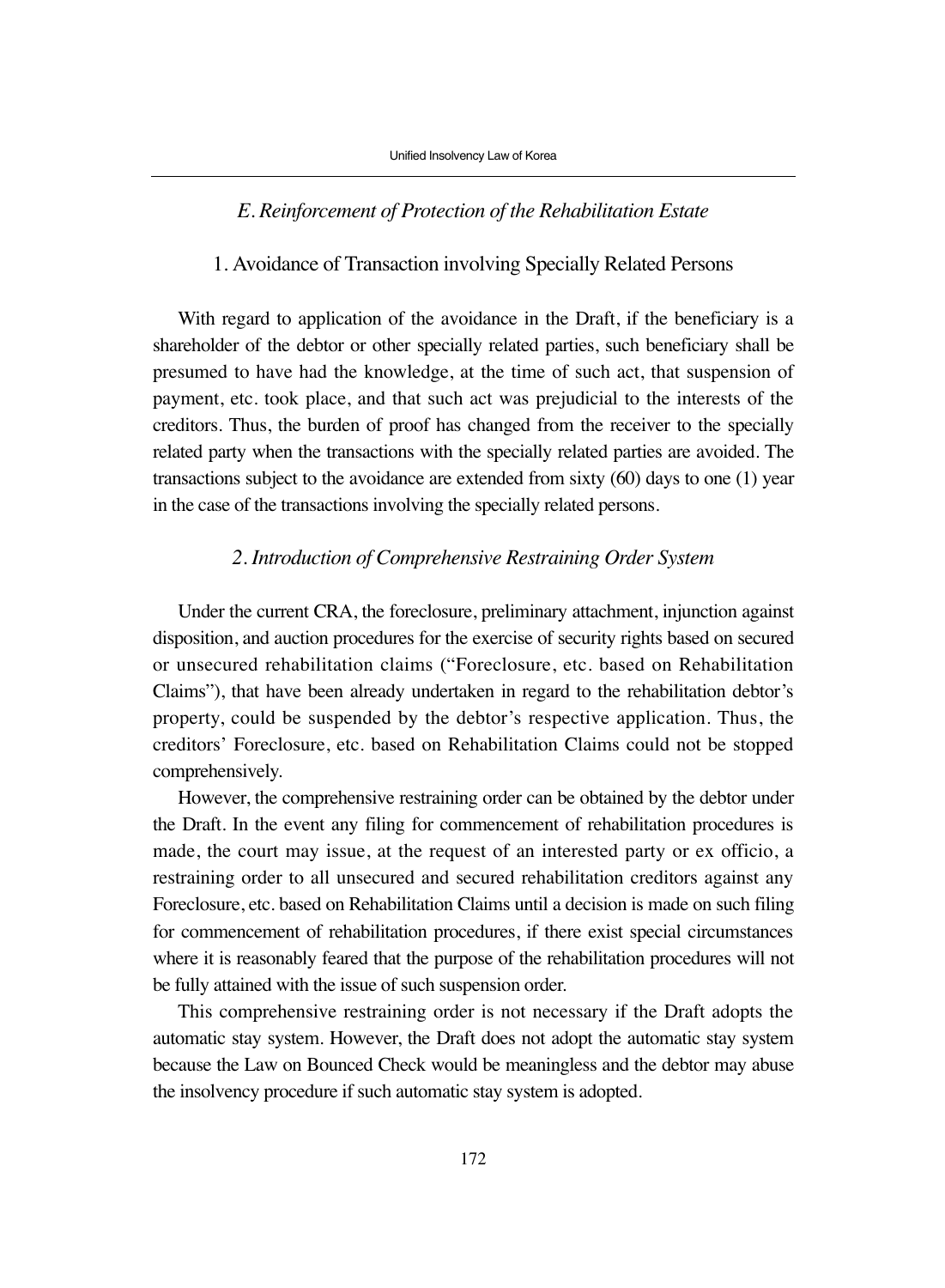### 3. Collective Bargaining Agreement

There was a strong recommendation that the collective bargaining agreement shall be treated as an executory contract which the receiver can terminate if he believes that such contract is unfavorable to the debtor. However, this recommendation was not accepted because the relationship between the debtor and the employees shall be regulated by the labor law not by the insolvency law.

### *F. Reinforcement of Creditors' Right to Participate in Proceedings*

#### 1. Creditors' Right to File the Petition for Rehabilitation Procedures

Under the current CRA, creditors of a debtor are entitled to file the petition for the corporate reorganization procedures while, under the CA, they are not entitled.

The Draft allows the creditors of the debtor to file the petition for the rehabilitation procedures. In such case, however, the creditors must hold claims corresponding to at least 1/10 of the capital stock of the debtor company if the debtor company is a stock company or a limited liability company or must hold claims corresponding to at least 30 million Won if the debtor is neither a stock company nor a limited liability company. In addition, if the debtor is a corporation, the shareholders who have at least 1/10 of the total capital of the debtor company are eligible for filing the petition for the rehabilitation procedure under the Draft.

# 2. Reinforcement of Council of Creditors' Role

Under the current CRA and CA, creditors can present their opinion on such procedures through the Council of Creditors, be provided with various data and information regarding such procedures, and evaluate whether the repayment schedules have been complied with. However, the current system lacks the creditors' active participation in the insolvency procedures.

The Draft reinforces the role of the Council of Creditors in the insolvency procedures. First, the Council of Creditors has the right to present their opinion on appointment of the statutory auditor. Second, the Council of Creditors can request a due diligence review on the management status of the debtor company after the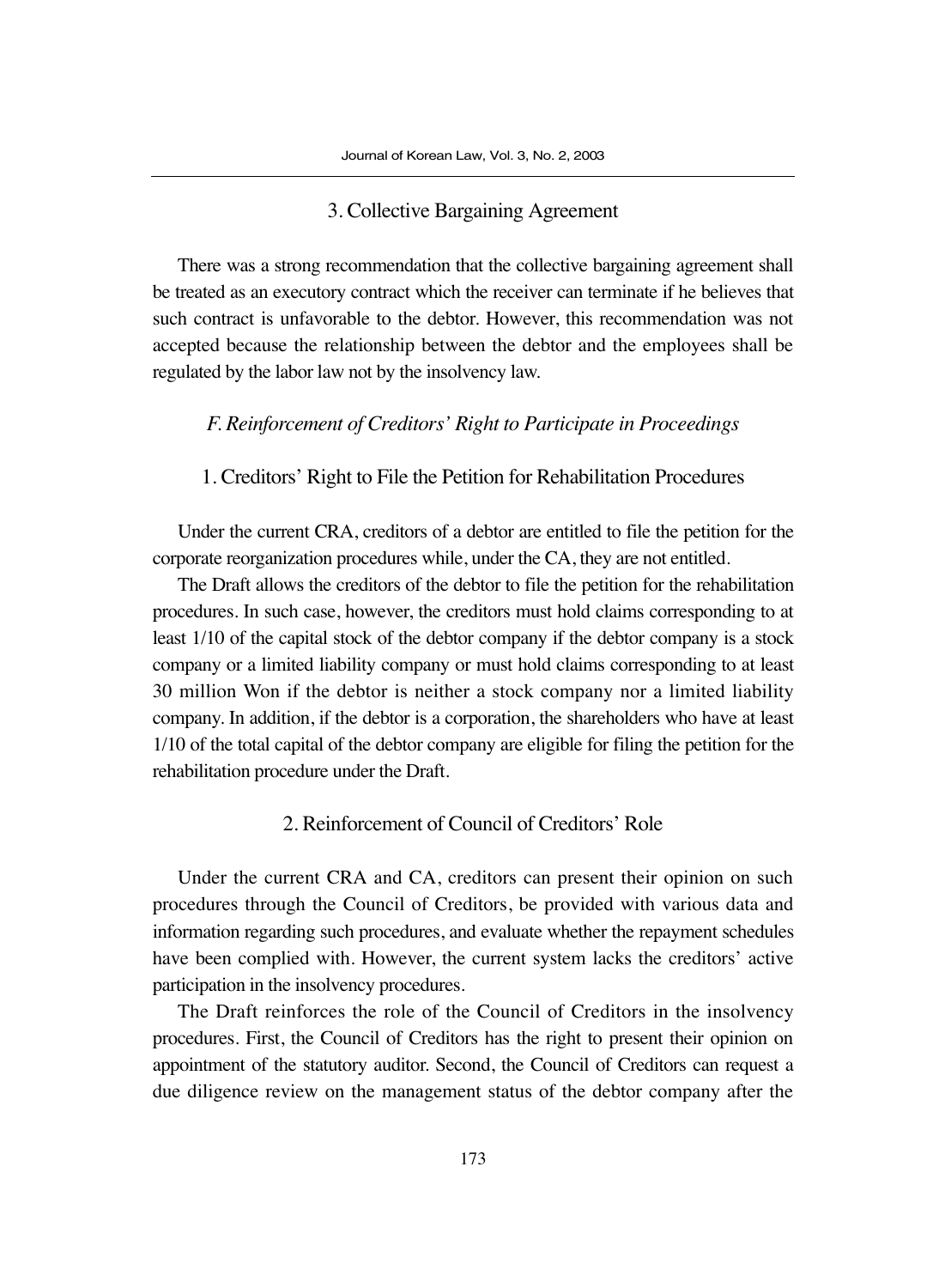approval of rehabilitation plans at the debtor's expense. Third, the Council of Creditors can request the court to appoint a third party other than the representative of the debtor as a receiver of the debtor. All these new provisions are intended to reinforce the Council of Creditors' role in the insolvency procedures.

#### 3. Improvement of Claim Reporting and Investigation System

Under the CRA, creditors are required to report their claims within a bar date set by the court. Otherwise, the creditors' claims are extinguished. The Draft requires the debtor to submit a list of creditors. Unsecured and secured claims and stocks shall be deemed reported if they are stated in the list of creditors. This is designed to reduce costs associated with the claim report.

The Draft also adopts the report review 'period' system with respect to the investigation of the reported claims while the current CRA adopts the report review 'date' system. Thus, the interested parties did not have sufficient opportunity to review the reported claims. Since the interested parties can submit their objection to the reported claims during the review 'period' under the new system, they will have more opportunities to review the reported claims than now.

In addition, under the current system, claims to which an objection is raised are determined conclusively only through normal litigation. The Draft introduces a simple procedure where the court can decide on the objected claims without litigation procedure. Those who do not agree on the court's judgment through such simple procedure can bring a formal lawsuit and get the court's formal decision.

Under the current CRA, the flows of the claim report and the review are as follows: Claim report  $\Rightarrow$  Claim review on the claim review date  $\Rightarrow$  Solution of the objected claims through normal litigation. Under the Draft, this proceeding is changed as follows: Submission of the list of creditors  $\rightarrow$  Claim report (report is deemed to have been made when the claim is on the list of the creditors)  $\Rightarrow$  Claim review during the claim review 'period'  $\rightarrow$  Court's judgment on the objected claims through simple procedure.

#### 4. Permission of split voting

Under the CRA, there is no provision on split voting whereas a creditor may, for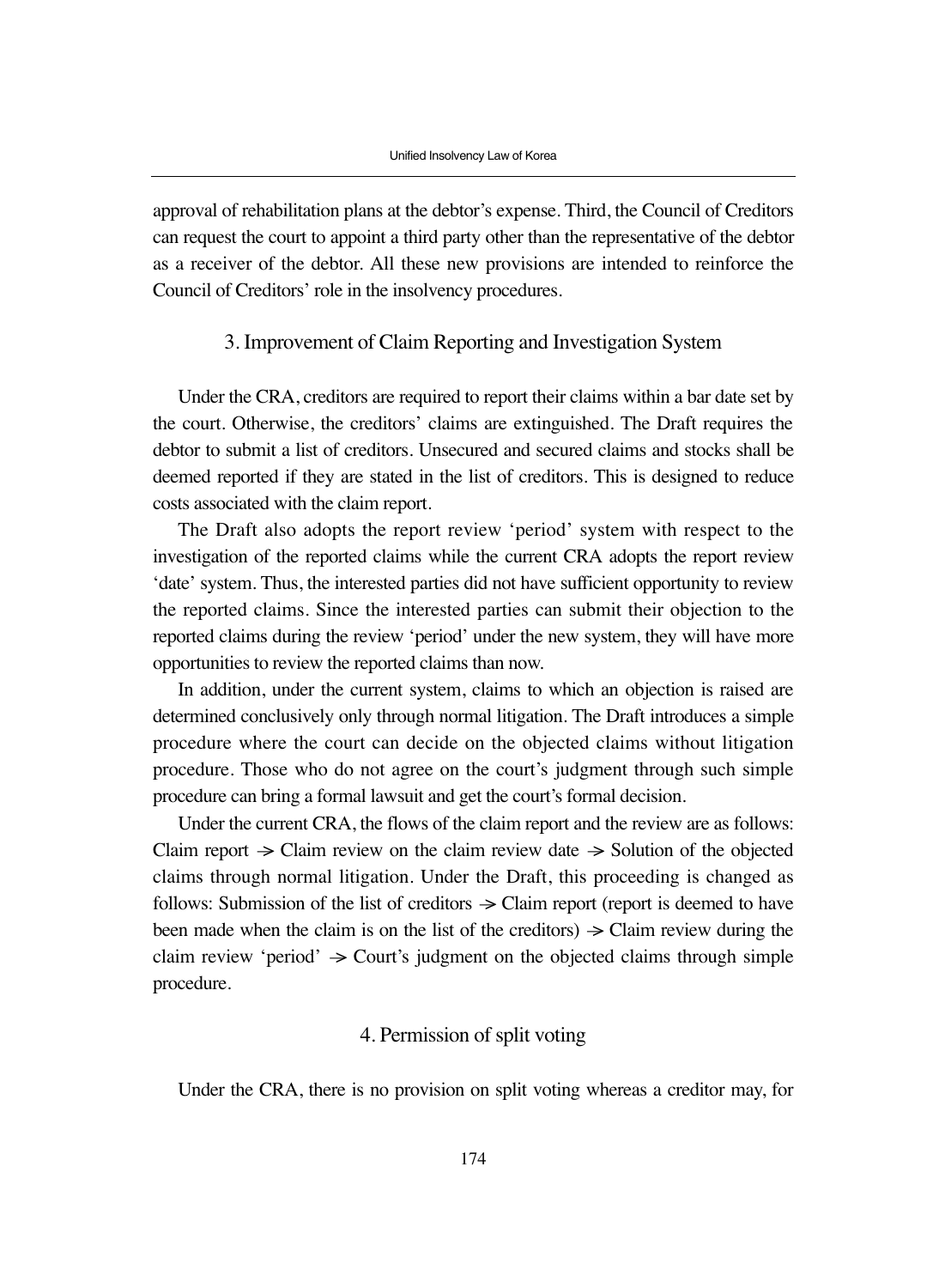the reason that he has acquired the claims in trust or for other reasons, split his votes in exercising his voting rights at a meeting of interested persons. In order to increase the creditor's opportunity to properly exercise the voting rights, the Draft allows the creditor to split his votes in a meeting of creditors, subject to an approval of the court, in cases where he has acquired the claims in trust or holds claims for and on behalf of some other person or has other corresponding reasons.

#### 5. Extension of the Bar Date for Claim Report

Under the CRA, the claims must be reported by a creditor prior to a meeting of interested persons for the deliberation of reorganization plans. Therefore, when the receiver exercises a right of avoidance after such meeting of interested persons, the concerned creditors may not report their claims resulting from the receiver's exercise of the avoidance right since the bar date for the claim report has passed.

To solve this problem, the Draft allows such creditors to report their claims even after the meeting of interested persons for the deliberation of rehabilitation plans or after the court's permission of written resolution for the rehabilitation plans.

# *G. Guarantee of Liquidation Value for Creditors*

Under the current CRA, the corporate reorganization plans are not required to include a provision for guaranteeing liquidation value for unsecured or secured creditors. As a result, if a majority of creditors approves the reorganization plans with repayment of less than the liquidation value, the minority of creditors does not have a choice but to accept such reorganization plans.

To address the above problem, the Draft newly provides for a guarantee of liquidation value as a precondition for the court's approval of rehabilitation plans. Under the Draft, a secured creditor is paid at least the liquidation value of the collaterals and the unsecured creditor is paid at least the liquidation value of the debtor's business.

# *H. Adjustment of Tax Claims*

Under the CRA, the withholding taxes, that are not due for payment at the time of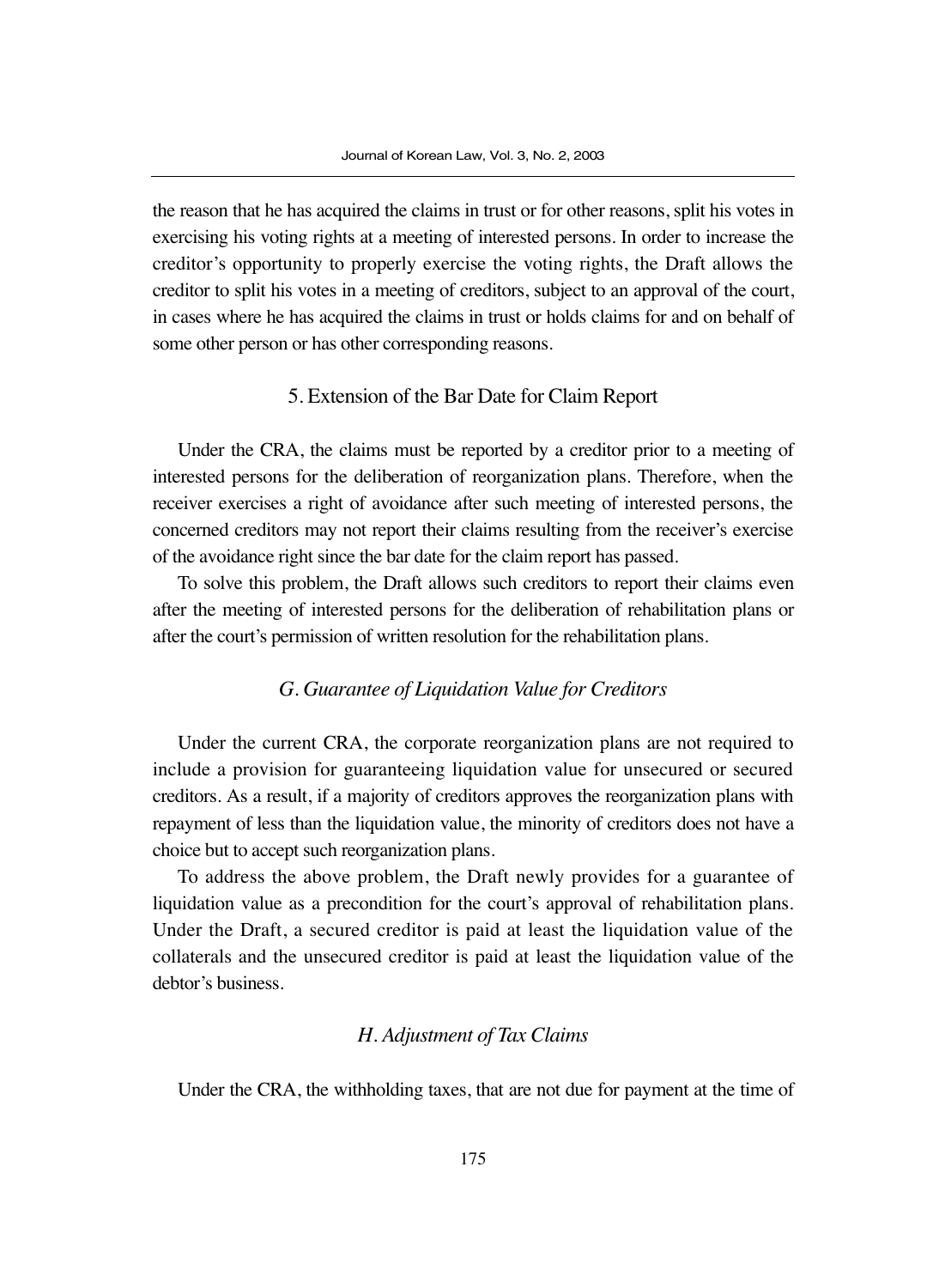commencement of the corporate reorganization procedure, become the claims for common benefits. Therefore, the tax claims on such bonus payments become the claims for common benefit if any liquidity shortage of the debtor company is, according to the tax laws, deemed to be the payment to the management through the tax investigation after the commencement of the corporate reorganization procedure. There have even been some cases where the amount of such tax claims was so great as to impede the rehabilitation of the debtor.

To solve this problem, the Draft excludes the tax claims on the deemed payment to the management from the claims for common benefits. Therefore, such claims will be treated as unsecured claims. In addition, the rescheduling period of the tax claims requiring the tax authority is extended from two (2) years to three (3) years under the Draft.

# *I. Suspension of Exercise of Claims for Common Benefits*

In any of the following cases, the court may, at the request of the receiver or ex officio, order suspension or cancellation of any foreclosure or preliminary attachment on the rehabilitation debtor's property based on common benefit claims, with or without collateralization: (i) if such foreclosure or preliminary attachment causes a significant impediment to rehabilitation of the rehabilitation debtor and such debtor has other sufficient properties that can be easily realized and (2) if it becomes obvious that the rehabilitation debtor's property is insufficient for satisfaction of all common benefit claims.

# *J. Promotion of M&A for Insolvent Companies*

### 1. Current system and its problems

The composition procedures are not suitable for M&A because the undisclosed liabilities of debtor cannot be identified.

On the contrary, the corporate reorganization procedure is utilized for M&A since the undisclosed liabilities of debtor can be identified in the course of the reorganization procedure and all of the existing shares can be redeemed by the reorganization plan. However, the current reorganization procedures also have some problems for M&A: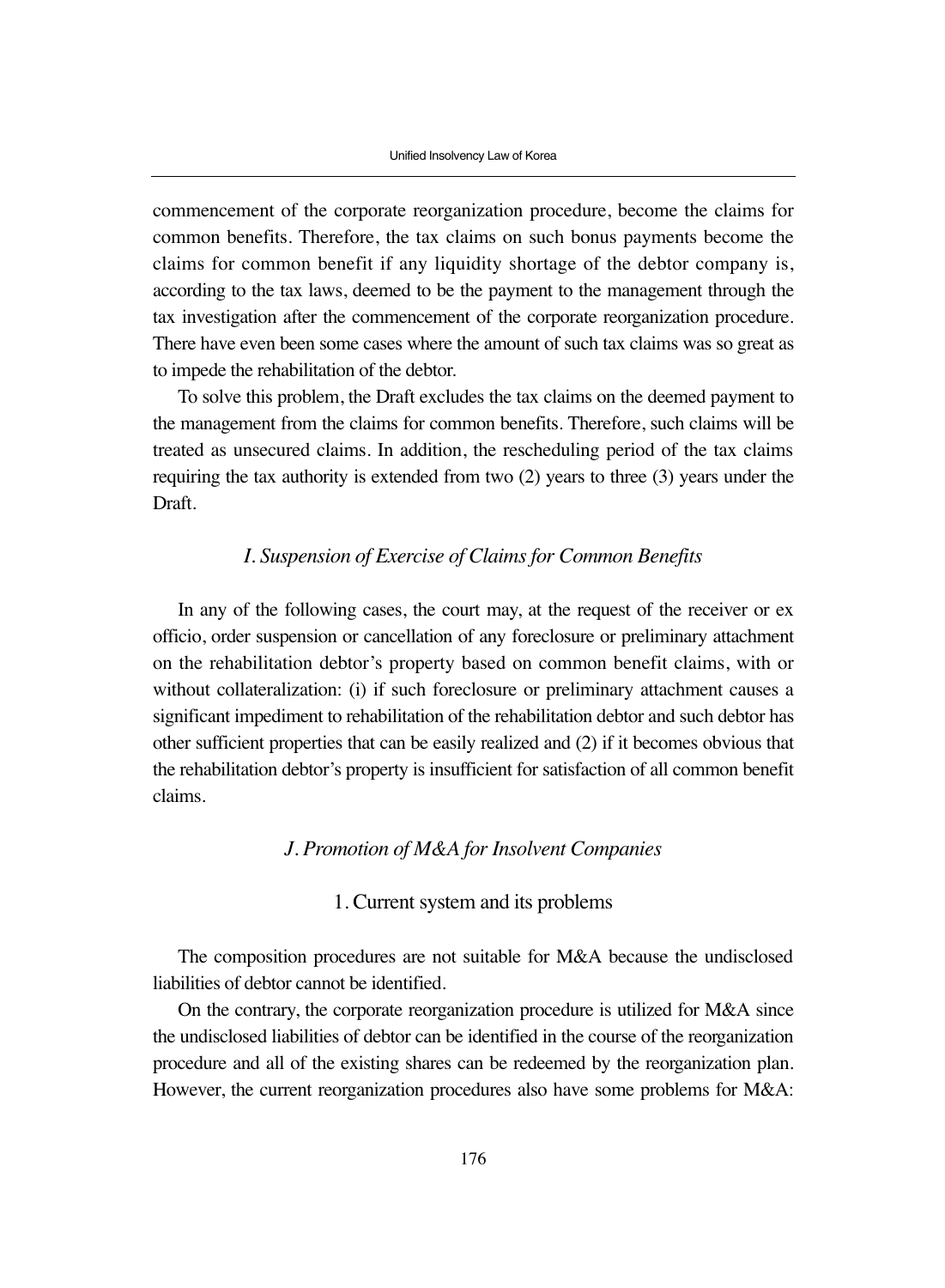(i) lack of a system for business transfer prior to the approval of the reorganization plan, (ii) the business transfer is not allowed under the liquidation-type plan of reorganization, and (iii) the potential purchaser does not have any right to make access to the information regarding the target company.

#### 2. Business Transfer prior to Approval of Rehabilitation Plan

The current reorganization procedures acknowledge only the business transfer under the reorganization plan. However, the Draft helps the early rehabilitation of the debtor by allowing the business transfer even prior to the approval of the rehabilitation plan. For that purpose, the receiver shall obtain the court's approval.

#### 3. Improvement of Liquidation-Type Plan of Rehabilitation

Under the CRA, if the court deems that the liquidation value of a debtor is larger than its going-concern value, the court may permit formulation of a liquidation-type rehabilitation plan. The business transfer was not allowed to be included in the liquidation-type plan according to the current CRA. However, the Draft allows the rehabilitation plan including the business transfer to be prepared by the receiver when the liquidation value of a debtor is larger than its going-concern value. In addition, the requirement to pass the liquidation-type plan is eased from the unanimous consent of all secured creditors to the affirmative votes of 4/5 or more of the total voting rights of secured creditors.

# 4. Access to Data of the Debtor

An interested party such as the potential purchaser may request the court to provide an access to the records of a relevant case (including documents and other items), allow such party to make copies of such records, or to issue an original copy, certified copy or abstract thereof, or a certificate of matters pertaining to the case. However, the court may not allow an access to, make copies of, or issuance or duplication of a relevant original copy, certified copy or abstract in cases where any significant problem might occur to maintenance of business or rehabilitation of the rehabilitation debtor or where any significant damage will be caused to the property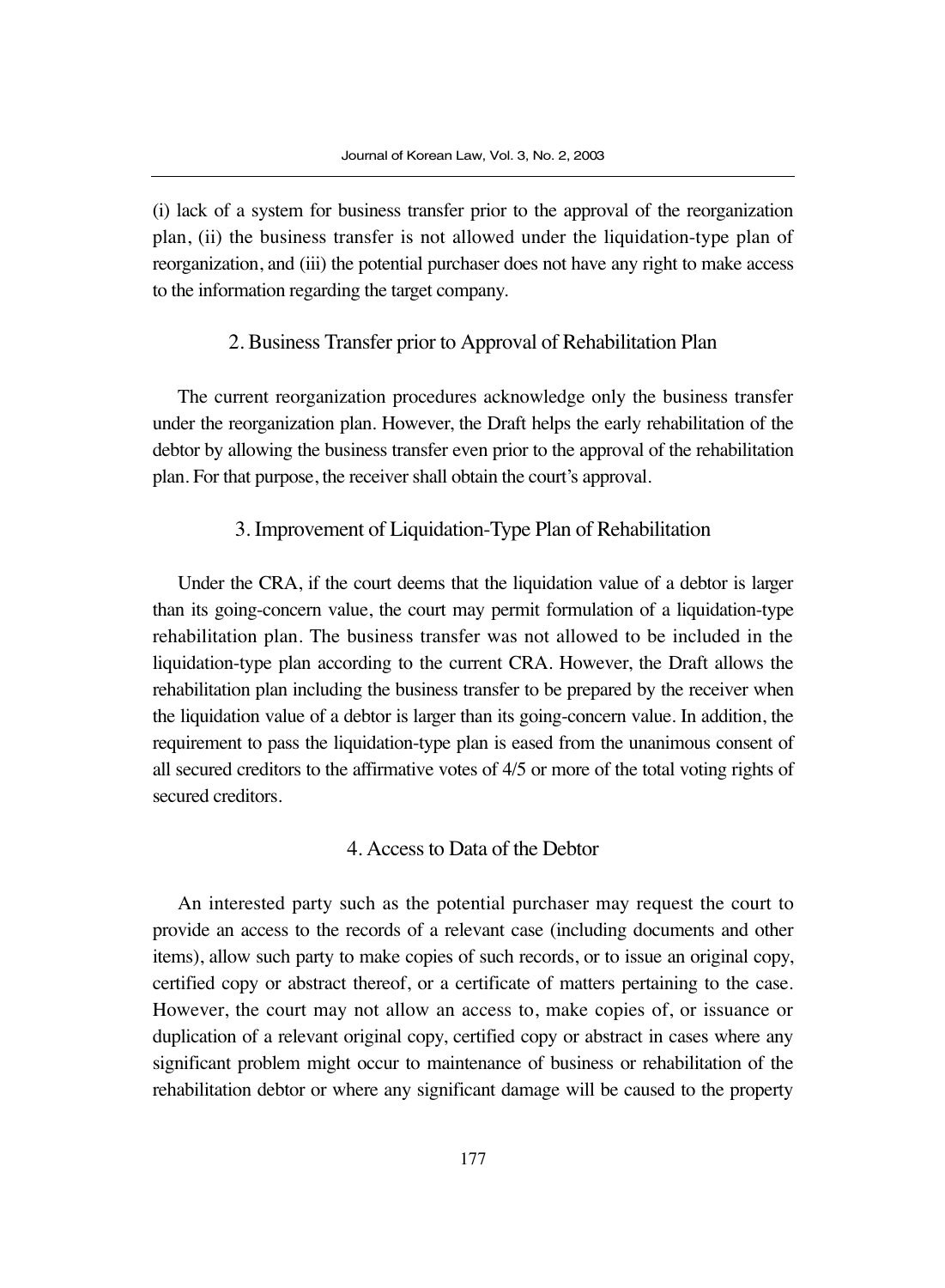of the rehabilitation debtor.

5. Non-Application of the Provisions Hindering Debt-Equity Swap

Some laws, such as Bank Act, Insurance Business Act, etc., include the provisions prohibiting the debt-equity swaps in order to restrict the banks or other financial institutions from controlling the companies. These provisions have impeded the debtequity swaps by the banks and other financial institutions. The Draft provides that these provisions shall not be applied to the companies which are restructured according to the rehabilitation plan under the Draft.

# *K. Promotion of Swift Proceeding*

# 1. Reduction of Period for Determination of Preservation Order

If an interested party files for a preservative order, the court shall decide whether to take such preservative measure within seven (7) days from the date of filing under the Draft rather than fourteen (14) days under the CRA.

# 2. Simplification of the Causes for Dismissal of Filing for Rehabilitation Procedure

The causes for dismissing the filing for commencement of rehabilitation procedures are restricted as follows: (i) if the expenses for rehabilitation procedures have not been paid in advance, (ii) if such filing has not been made in good faith, or (iii) if the general interest of the creditors is not served by following the pending rehabilitation procedure.

3. Reduction of Period for Submitting the Rehabilitation Plan for Individuals or Small or Medium-Sized Enterprises

In the case of individuals or small or medium-sized enterprises, the period for submitting the rehabilitation plan is shortened from four (4) months under the CRA to two (2) months under the Draft. (Article 222 of the combined Insolvency Act draft).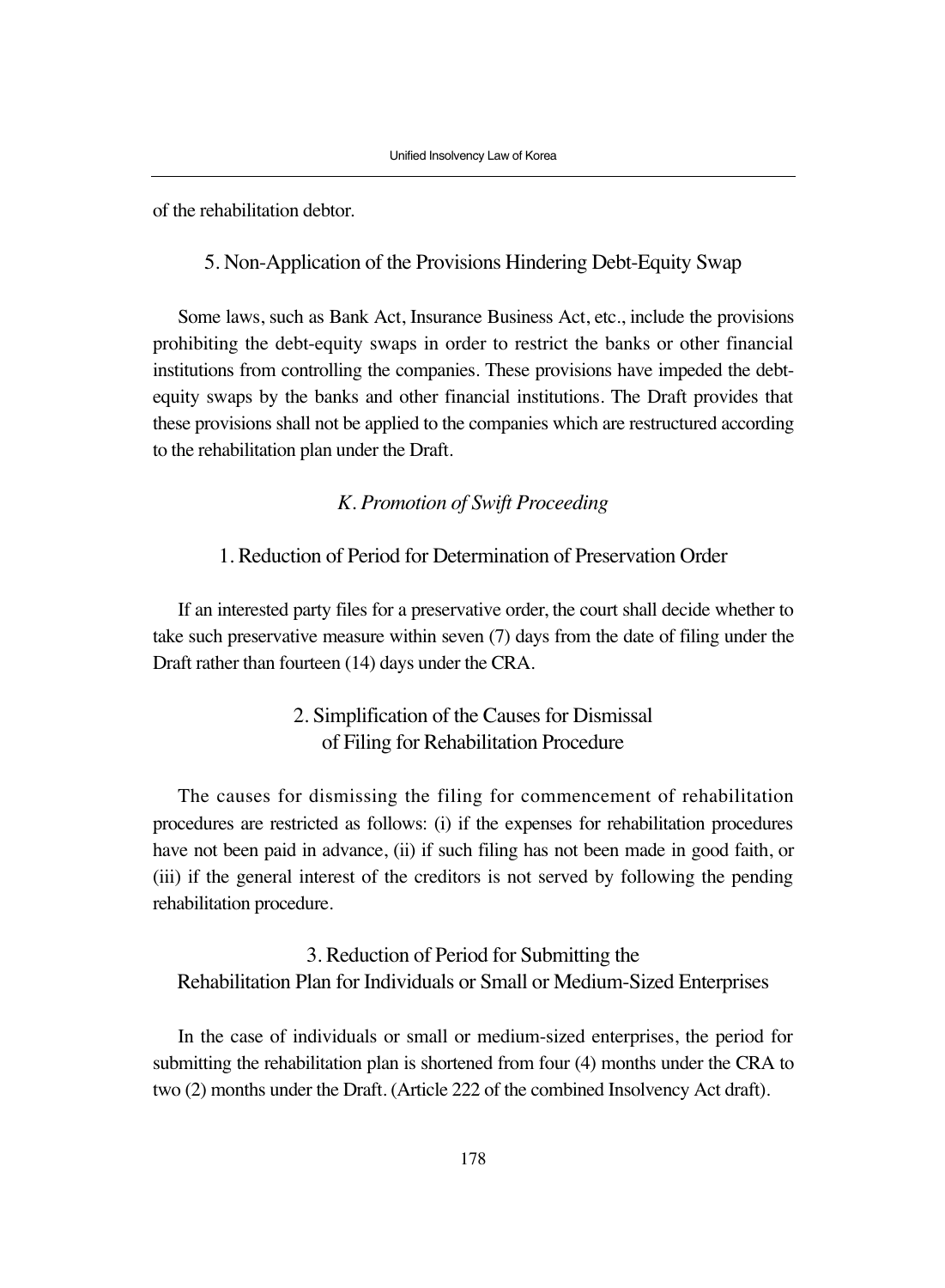# 4. Introduction of Resolution in Writing

Under the CRA, the meetings of interested parties cannot be avoided. Under the Draft, however, the meetings of interest parties can be omitted if the court's permission is obtained.

# **V. Bankruptcy of Debtor (Chapter 3)**

### *A. Introduction*

Chapter 3 of the Draft reproduces the current BA with some improvements. The improvements from the BA are shown below.

### *B. Improvement of Time of Application for Discharge*

Under the Draft, any individual debtor may, at any time during the period from application for bankruptcy to termination of bankruptcy procedures, apply for discharge to the court. Thus, the debtor may apply for discharge simultaneously with the application for bankruptcy procedures. Under the CRA, the debtor can apply for discharge to the court only after the declaration of bankruptcy.

# *C. Expansion of Exempted Property*

Under the Draft, the following properties are not included in the bankruptcy estate: (i) property that may not be seized, (ii) the right to the real estate used for residential purpose by the debtor or his/her dependents or the right to use the real estate, with the exempt amount not exceeding the amount set by the rules of the Supreme Court, and (iii) living expense of the debtor or his/her dependent for six (6) months not exceeding the amount set by the rules of the Supreme Court. The exact scope of exemption properties shall be decided by the court at the debtor's request.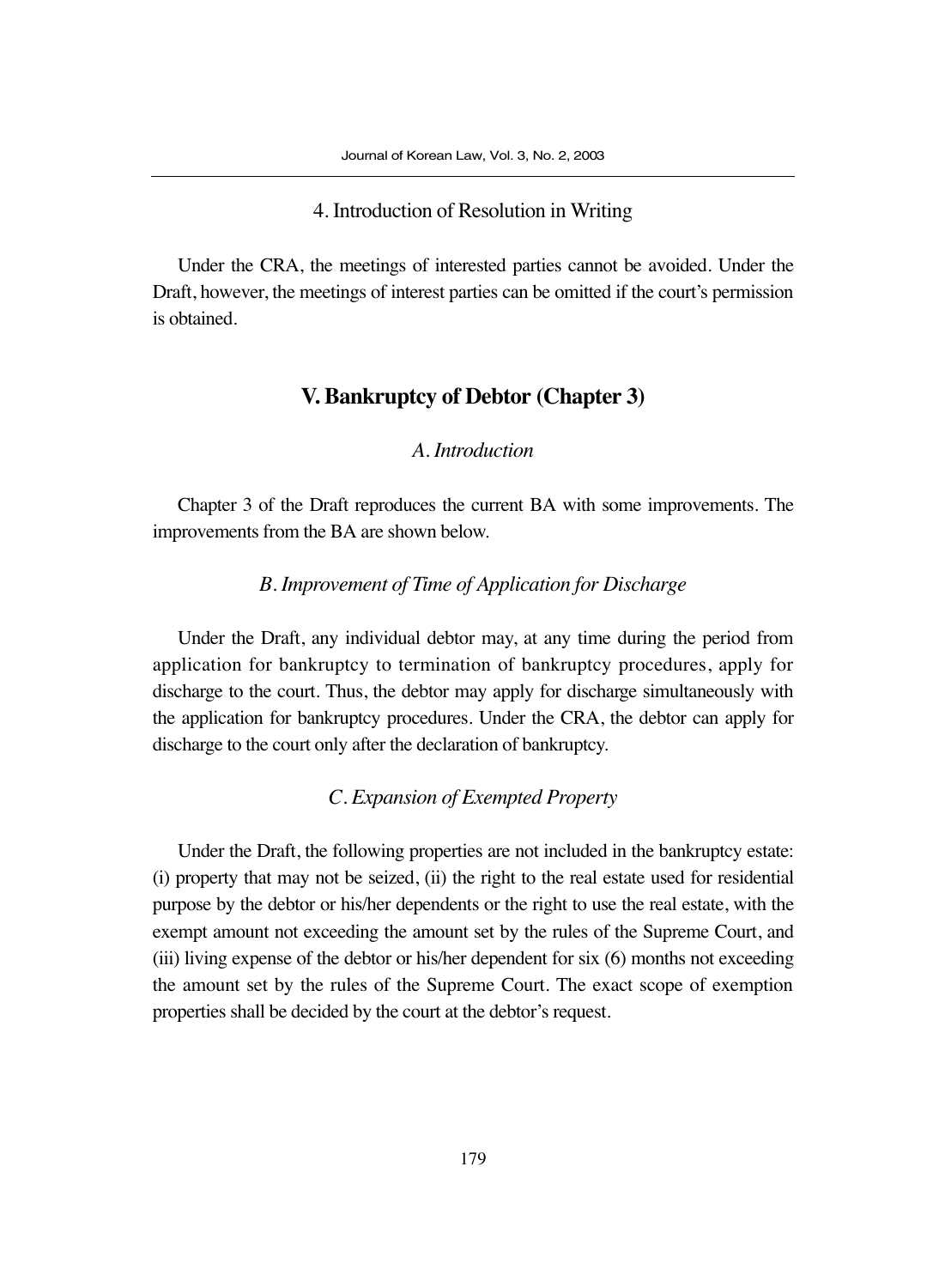# *D. Special Provisions for Deposit Money for Residential Lease*

Tenants who satisfy the requirement for the setting up as stipulated in the Protection of House Lend-Lease Act or the Protection of Commercial Lend-Lease Act shall have the right to be repaid their lease deposits out of the proceeds of realization of the leased house (including the land) prior to the other creditors including subordinate creditors.

### *E. Prevention of Abuse of Application for Bankruptcy Procedures*

Under the Draft, the court has the right to dismiss the debtor's application for bankruptcy procedures if: (i) the debtor fails to prepay the expenses of procedures, (ii) the debtor's rehabilitation procedure or his personal rehabilitation procedure is pending at the court and the continuance of such procedure is suitable for the general interests of creditors, (iii) the debtor has no cause for bankruptcy, (iv) such application is not the bona fide one, or (v) such application falls under the abuse of bankruptcy procedures even though the debtor has cause for bankruptcy.

#### *F. Abolishment of Compulsory Composition*

The compulsory composition provisions set forth in the BA are abolished according to the abolishment of the composition procedures under the CA.

#### *G. Expansion of Cases involving Small-Amount Bankruptcy Procedures*

The applicable amount for small-amount bankruptcy procedures is expanded from 200 million Won to 500 million Won.

#### *H. Express Provision for Partial Discharge*

Although there was an argument as to whether the partial discharge should be allowed, the Draft explicitly allows the partial discharge to be decided by the court because this system may be utilized usefully.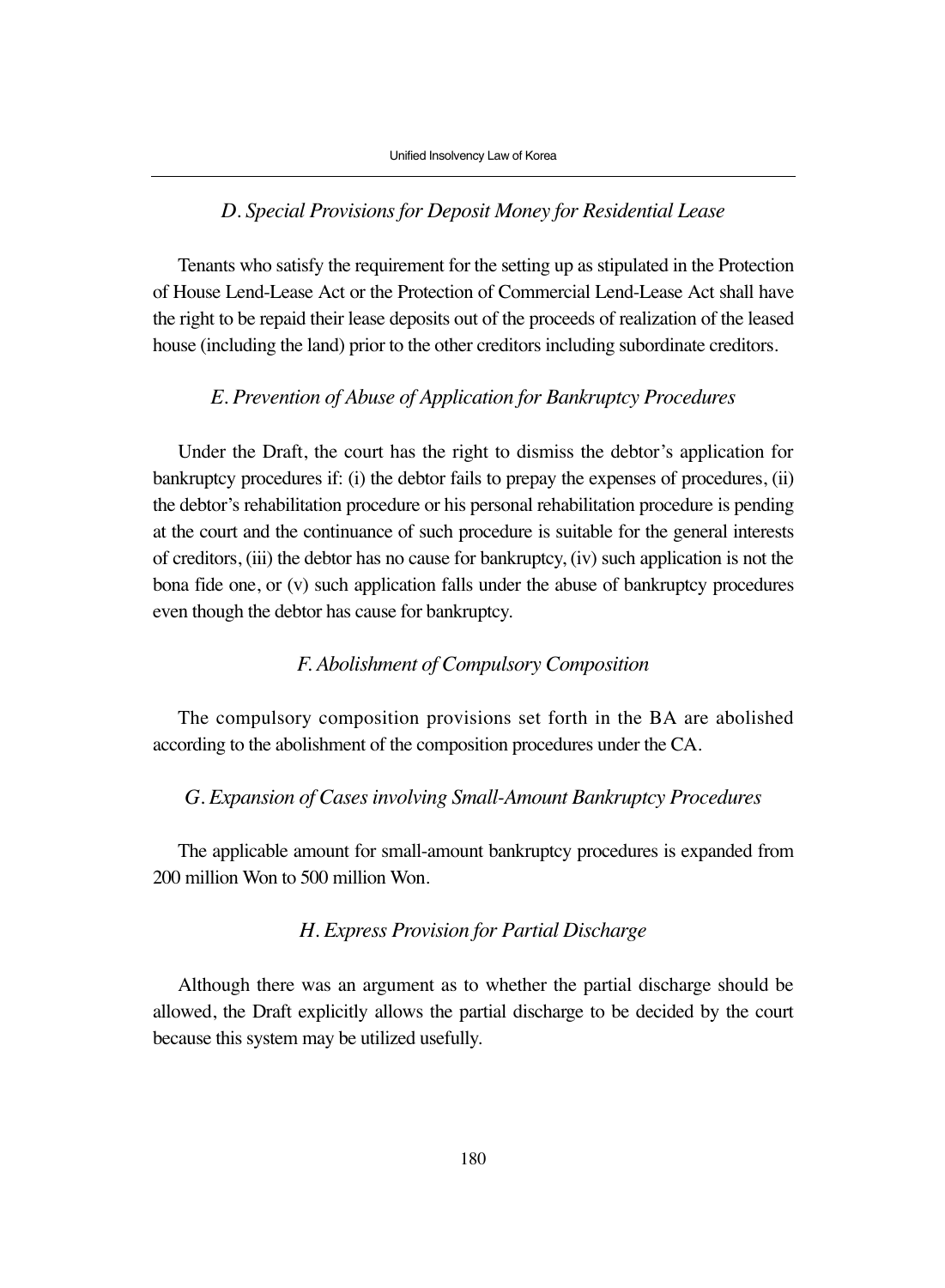# **VI. Individual Rehabilitation Procedure (Chapter 4)**

### *A. Introduction*

The debts of individuals are currently one of the hottest issues in our society. However, the BA is not very helpful in solving this problem because the insolvent individuals are reluctant to use the BA procedure due to many disadvantages that arise when the bankruptcy is declared against the petitioner. The individual rehabilitation procedure (Chapter 4 of the Draft) (hereinafter "IR Procedure") is to help insolvent individuals reschedule their heavy liability without incurring the disadvantages under the BA.

The IR Procedure is similar to the CA procedure and the BA procedure. The similarity to the CA procedure is as follows: (i) only the debtor can file for the IR Procedure, (ii) the rehabilitation plan shall be submitted at the time of filing or within fourteen (14) days after filing, (iii) the DIP system is adopted with respect to the IR estate, and (iv) the unreported claims are not extinguished.

The similarity to the BA procedure is as follows: (i) the secured creditor is not subject to the IR Procedure, (ii) the IR Procedure has the discharge system, and (iii) the exemption property system under the IR procedure is based on the same system under the BA system.

However, the IR Procedure has its own features as follows: (i) the secured creditors cannot exercise their right of security during the IR Procedure, (ii) bankruptcy trustees are not appointed, and (iii) the rehabilitation plan is not resolved at the creditors' meeting.

### *B. Application for Commencement of IR Procedures*

# 1. Eligible Petitioners

Any individual debtor, who is a wage earner or a self-employed earner with the potential to earn income continuously or repeatedly in the future, may file for commencement of the individual rehabilitation procedures. A -"Self-employed earner" shall refer to any person whose income derives from real estate rental, business operation, or other similar income sources and who has obligations through which the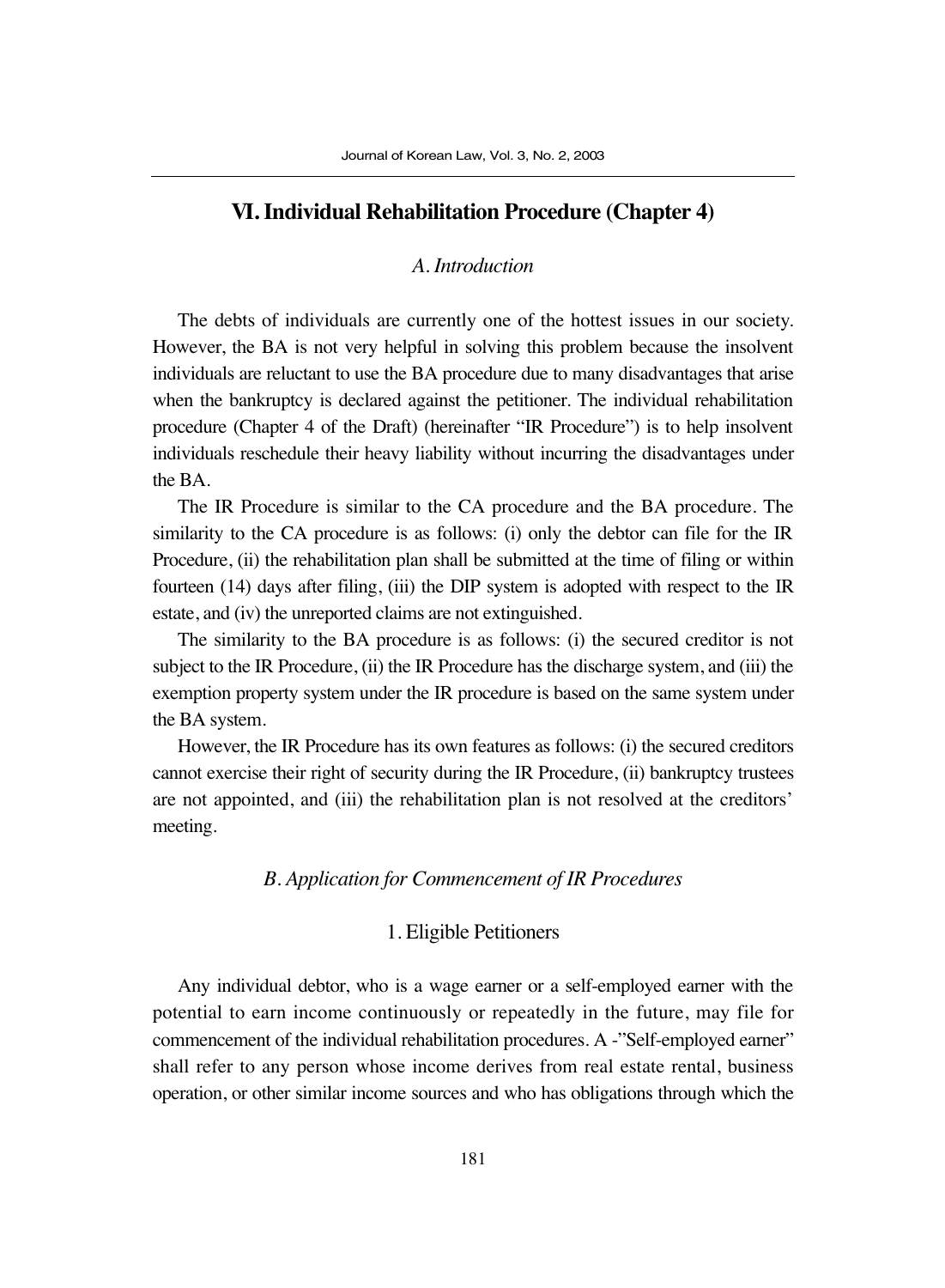amount of confirmed claims does not exceed the amount set forth in the regulations of the Supreme Court. However, any person who earns both wages and self-employed operating incomes shall be regarded as a self-employed earner. Spouses satisfying the above requirement may file jointly for IR Procedure.

A debtor in the course of the rehabilitation procedures or bankruptcy procedures can file for the IR Procedure. However, the creditor is not entitled to file for the IR Procedures.

#### 2. Documents to be Submitted

When filing for commencement of the IR Procedures, the debtor shall attach the following documents according to the forms stipulated in the regulations of the Supreme Court: (i) list of creditors, (ii) list of property, (iii) list of exempt property, (iv) list of income and spending of the debtor, (v) documents related to any rehabilitation cases, bankruptcy cases, or individual rehabilitation cases that have been filed in the previous ten years from the date of filing, if any, and (vi) any proof attesting to the fact that the debtor is a wage earner or a self-employed earner.

The debtor shall submit the repayment plan within fourteen (14) days from the date of filing for commencement of the IR Procedures. The court may, however, extend the period if there is sufficient reason.

# 3. Reasons for Dismissal

The court may dismiss the filing for commencement of the IR Procedures in any of the following events: (i) the debtor is not qualified to file for it, (ii) the debtor fails to submit any of the documents stated above (Sub-Section (2)), submits false documents, or fails to submit documents by the deadline set by the court, (iii) the debtor fails to pay the expenses for the procedures, (iv) the debtor fails to submit the repayment plan by the deadline, (v) the debtor's filing for commencement of the IR Procedures has been dismissed or terminated during the past five (5) years since the date of filing, and (vi) the debtor has been discharged during the past ten (10) years from the date of filing. If the application for the IR Procedure is dismissed, the debtor is restricted from utilizing the IR Procedure. Therefore, the debtor should be careful so that the application is not dismissed once the application is submitted.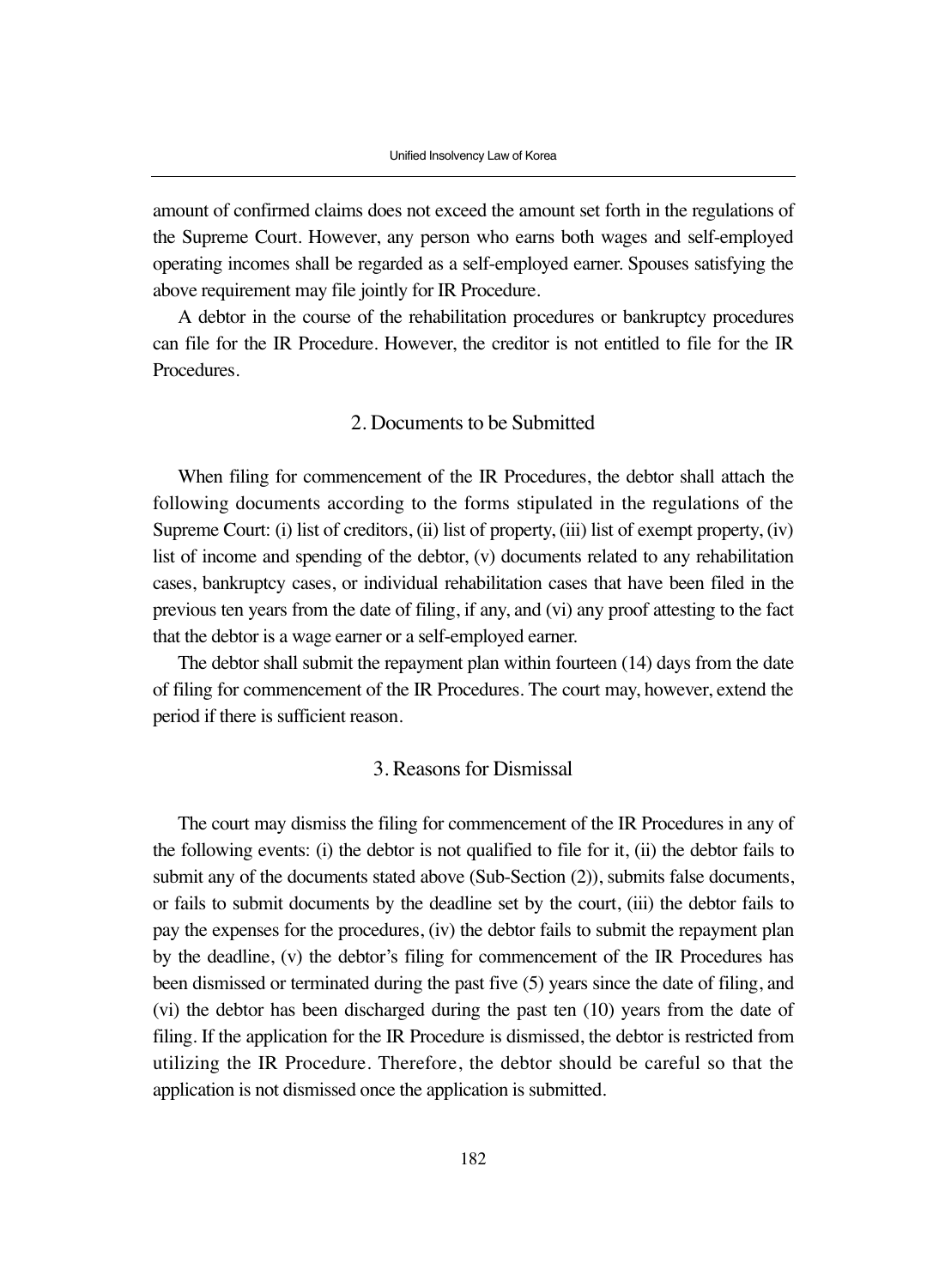#### 4. Measures prior to Commencement Order

In the event of a filing for individual rehabilitation, the court may, ex officio or upon request by the interested party, suspend or prohibit any procedures or acts falling under any of the following events: (i) rehabilitation procedures or bankruptcy procedures, (ii) compulsory execution, provisional seizure, or provisional disposition against the business and/or property of the debtor based on an individual rehabilitation claim, (iii) establishment of a security right on the business and/or property of the debtor or an auction to exercise a security right, and (iv) any and all acts of receiving or demanding repayment of individual rehabilitation claims except for legal actions. However, the comprehensive restraining order is not adopted in the case of the IR Procedure because such order may complicate the IR Procedure.

# *C. Exemption Property*

The exemption property, as previously explained above (Heading 5., Section C.), is applied to the IR Procedure.

### *D. Commencement Order*

# 1. Period for determination of Commencement

The court shall make a decision on the commencement of the individual rehabilitation procedures within one (1) month from the date of filing. At the same time, the following period and date shall be decided: (i) objection period against claims which shall be at least one (1) week but no more than one (1) month from the service date of the list of creditors and (ii) date of the creditors meeting which shall be at least two (2) weeks but no more than one (1) month between this date and the last date of the objection period against claims.

# 2. Effect of Commencement Order

In the event that the commencement of the IR Procedures is decided, any procedures or acts falling under any of the following shall be suspended or prohibited: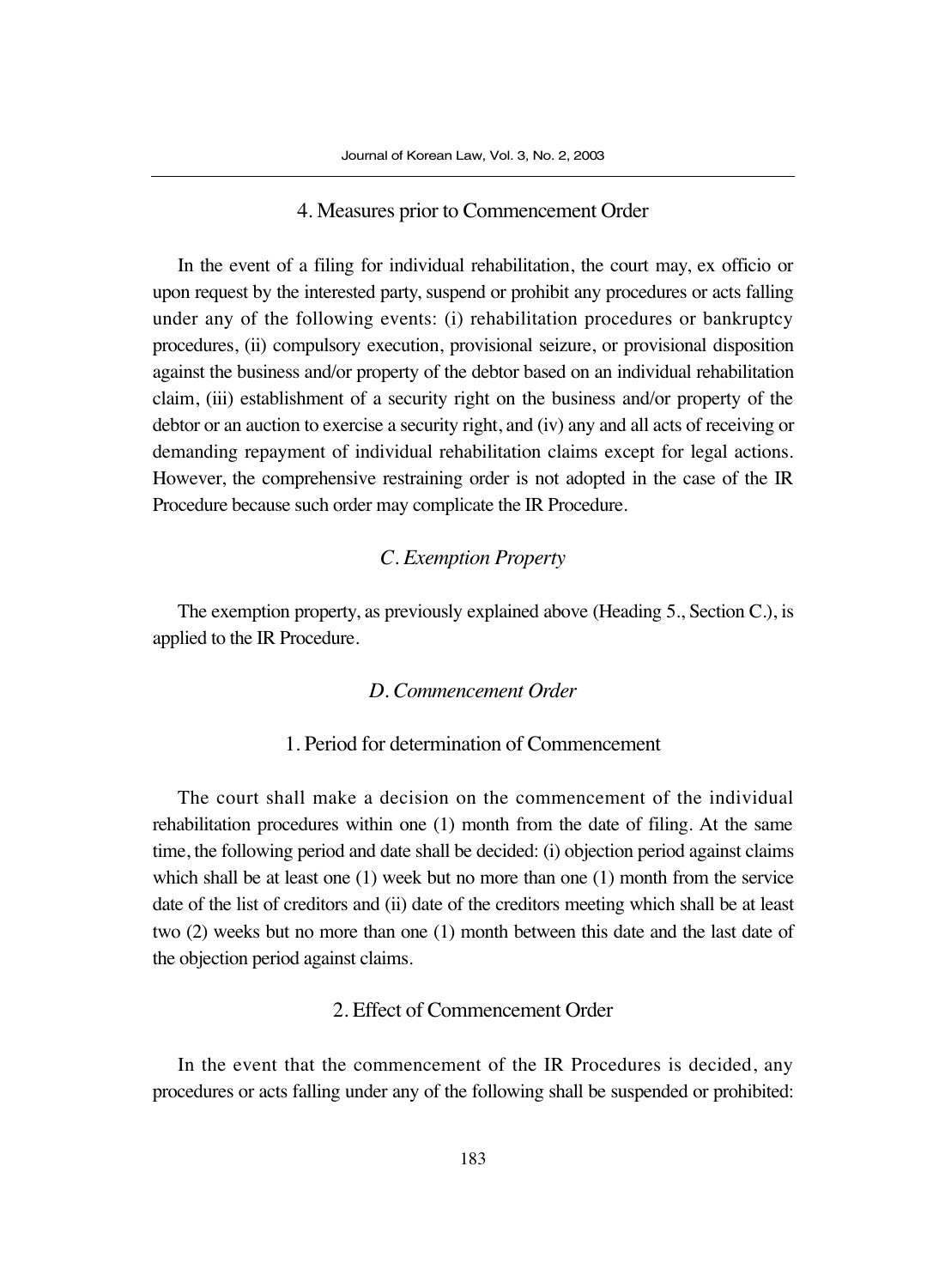(i) bankruptcy procedures or rehabilitation procedures, (ii) compulsory execution, provisional seizure, or provisional disposition against any property belonging to the individual rehabilitation estate in connection with an individual rehabilitation claim, (iii) establishment of a security right on the property belonging to the individual rehabilitation estate or an auction to exercise a security right, and (iv) any and all acts of receiving or demanding repayment of individual rehabilitation claims except for legal actions. The effect of the commencement order is similar to that under the BA procedure. However, unlike the BA procedure, the secured creditors are prohibited from exercising their security right under the Draft.

In addition, even after the commencement order is issued, the debtor shall have the right to manage and dispose of the individual rehabilitation estate unless otherwise stipulated in the approved repayment plan.

### *E. Organization for IR Procedures*

If necessary, the court may appoint a member of the administrative committee or a court administrative officer as the rehabilitation administrator. The rehabilitation administrator shall perform the following duties under the supervision of the court: (i) investigation of the property and income of the debtor, (ii) the proceeding of the creditors meeting for approval or change of the repayment plan, (iii) the supporting of the implementation of the repayment plan of the debtor, and (iv) such other duties as may be designated by the court.

# *F. Procedures for Confirmation of Claims*

The IR Procedures have no separate procedure for claim report and claim review in order to expedite the IR Procedures. However, the IR Procedures have the objection period system during which the creditors may raise an objection with respect to the claims submitted by the debtor. After the objection period has elapsed, creditors can still make an objection through normal litigation procedure and are not required to submit their objection during the objection period.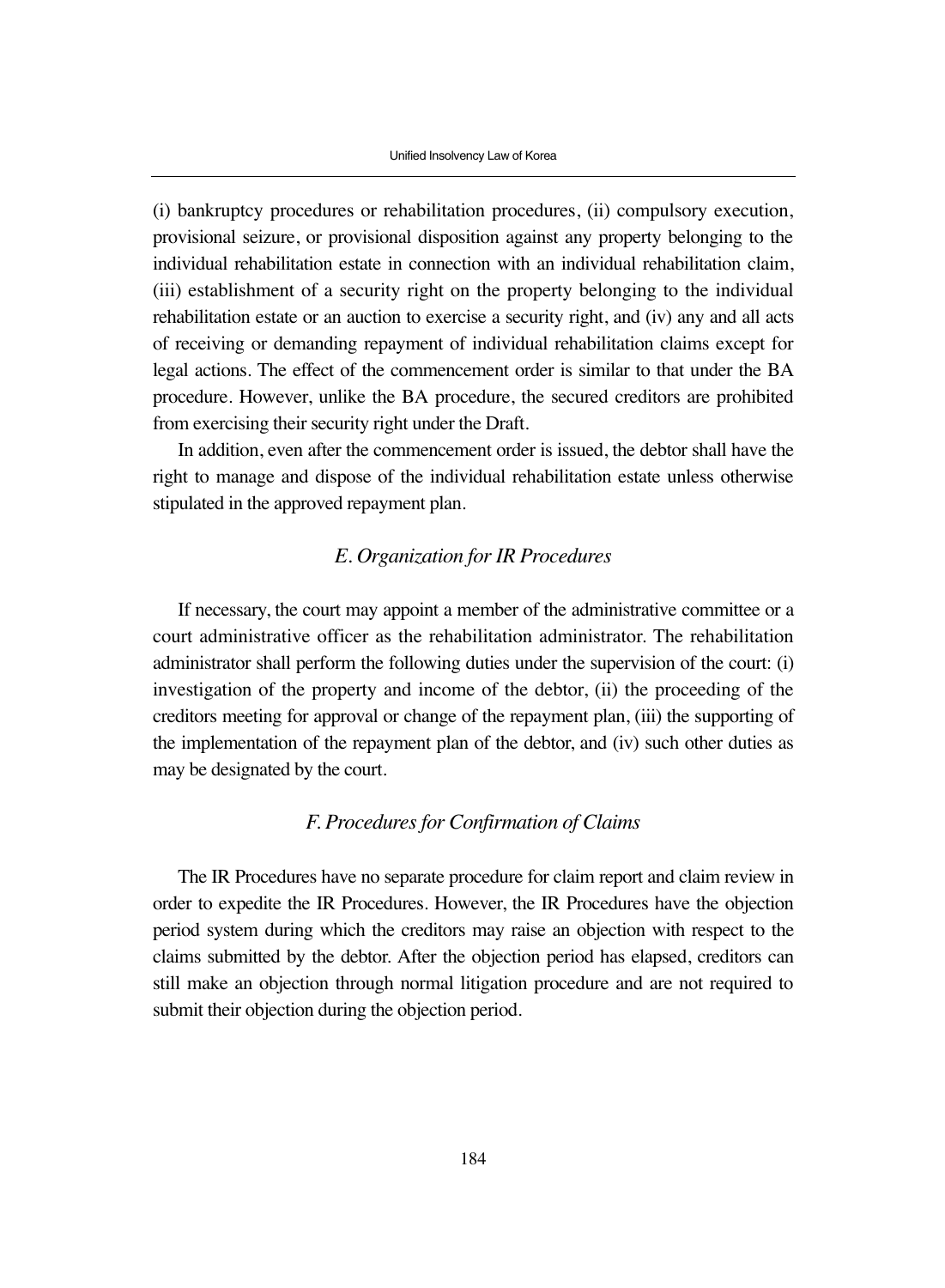#### *G. Avoidance and Executory Contract*

The IR Procedures have not adopted rules of avoidance and executory contract in order to simplify the procedure.

### *H. Repayment Plan*

# 1. Time of Submission

The debtor shall submit the repayment plan within fourteen (14) days from the date of filing for commencement of the IR Procedures. The court may, however, extend the period if there is sufficient reason. The debtor may revise the repayment plan before it is approved. In addition, the court may order a revision of the repayment plan, ex officio or upon request by the interested party.

#### 2. Details of Repayment Plan

The repayment plan shall set forth the following: (i) the income or property shall be sufficient to carry out the repayment plan, (ii) the entire amount of the estate claims shall be repaid unless otherwise agreed upon by the estate creditors, (iii) the repayment schedule shall start within one (1) month from the court's approval of the repayment plan and shall contain the regular repayment, and (iv) the repayment period set by the repayment plan shall not exceed five (5) years beginning on the date of repayment commencement.

#### 3. Effect of Approval of Repayment Plan

The repayment plan shall take effect upon the court's decision of approval. If approval of the repayment plan is decided, all property belonging to the individual rehabilitation estate shall revert to the debtor. In addition, the suspended bankruptcy procedures or rehabilitation procedures and compulsory execution, provisional seizure, or provisional disposition based on individual rehabilitation claims shall lose its effect unless otherwise stipulated in the decision of approval of the repayment plan. If approval of the repayment plan is decided, restriction on establishment of security right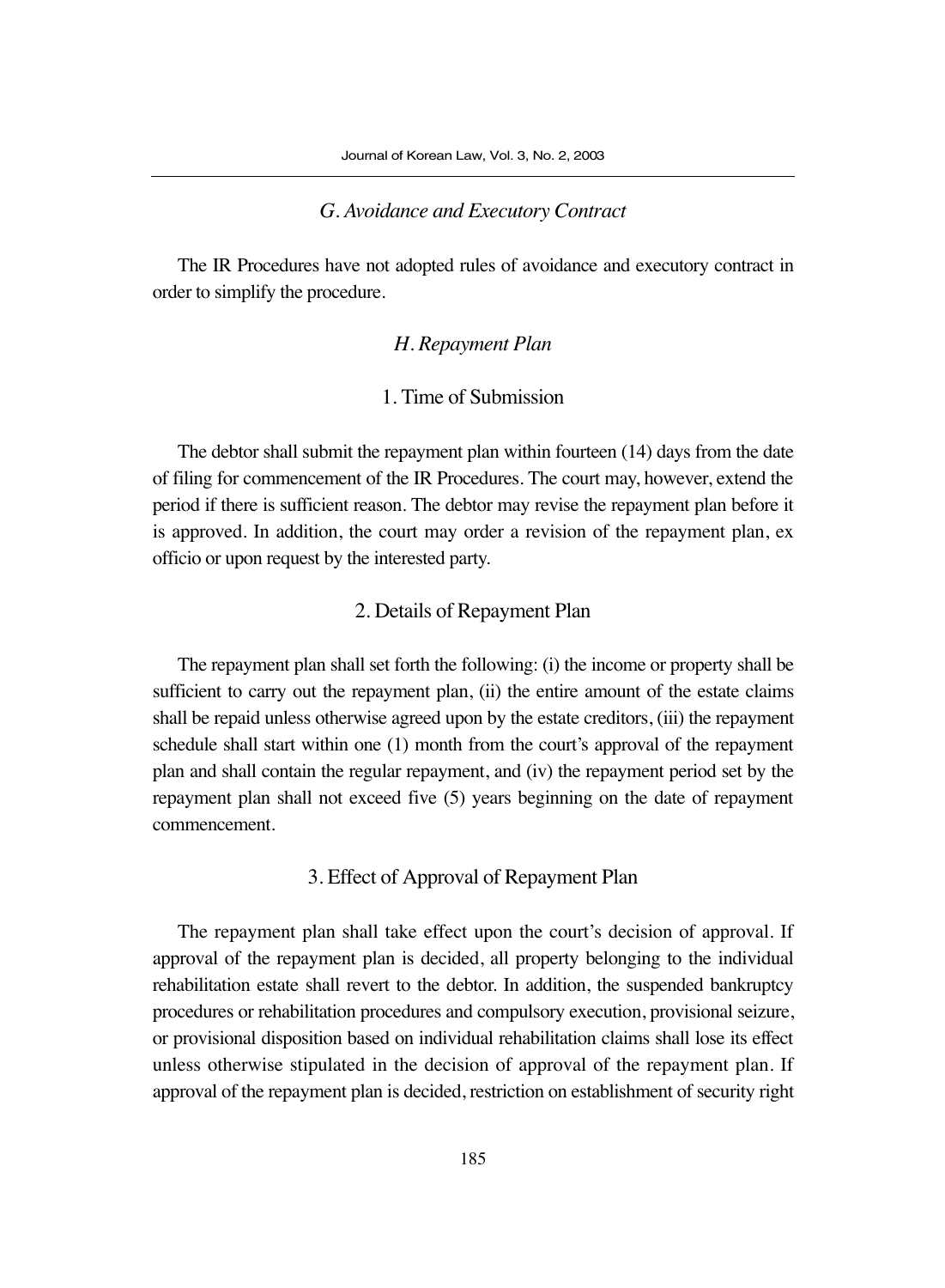on any property belonging to the individual rehabilitation estate shall be lifted and any auction for exercise of a security right shall be continued.

#### 4. Amendment of Repayment Plan

According to the repayment plan, the repayment plan can be revised at the request of the debtor, rehabilitation administrator, or creditors before repayment is completed.

### *I. Creditors' Meeting*

#### 1. Convening

The court shall summon the debtor, known creditors, and rehabilitation administrator at the date of the creditors meeting. In this case, the summary of the repayment plan shall be notified. The creditors meeting shall be proceeded by the court. However, if the rehabilitation administrator has been appointed, the court may allow him/her to proceed the meeting.

2. Debtor's Obligation to Attend the Meeting and Explain

The debtor is obliged to attend the creditors' meeting and to provide an explanation if requested by any creditor.

#### 3. Creditor's Right to Raise Objection

The creditors may state an objection against the repayment plan at the creditors' meeting. When any creditor states an objection, the court may decide to approve the repayment plan only when the following requirements are satisfied: (i) the value of the total repayable amount that the creditor, who states an objection, will receive shall not be smaller than the total amount to be distributed if the debtor is bankrupt as of the date when the approval of the repayment plan is decided and (ii) all of the 'usable income' that the debtor will receive during the repayment period, beginning on the first repayment date, shall be used for repayment according to the repayment plan. 'Usable income' refers to the income of the debtor less the living cost necessary for the life of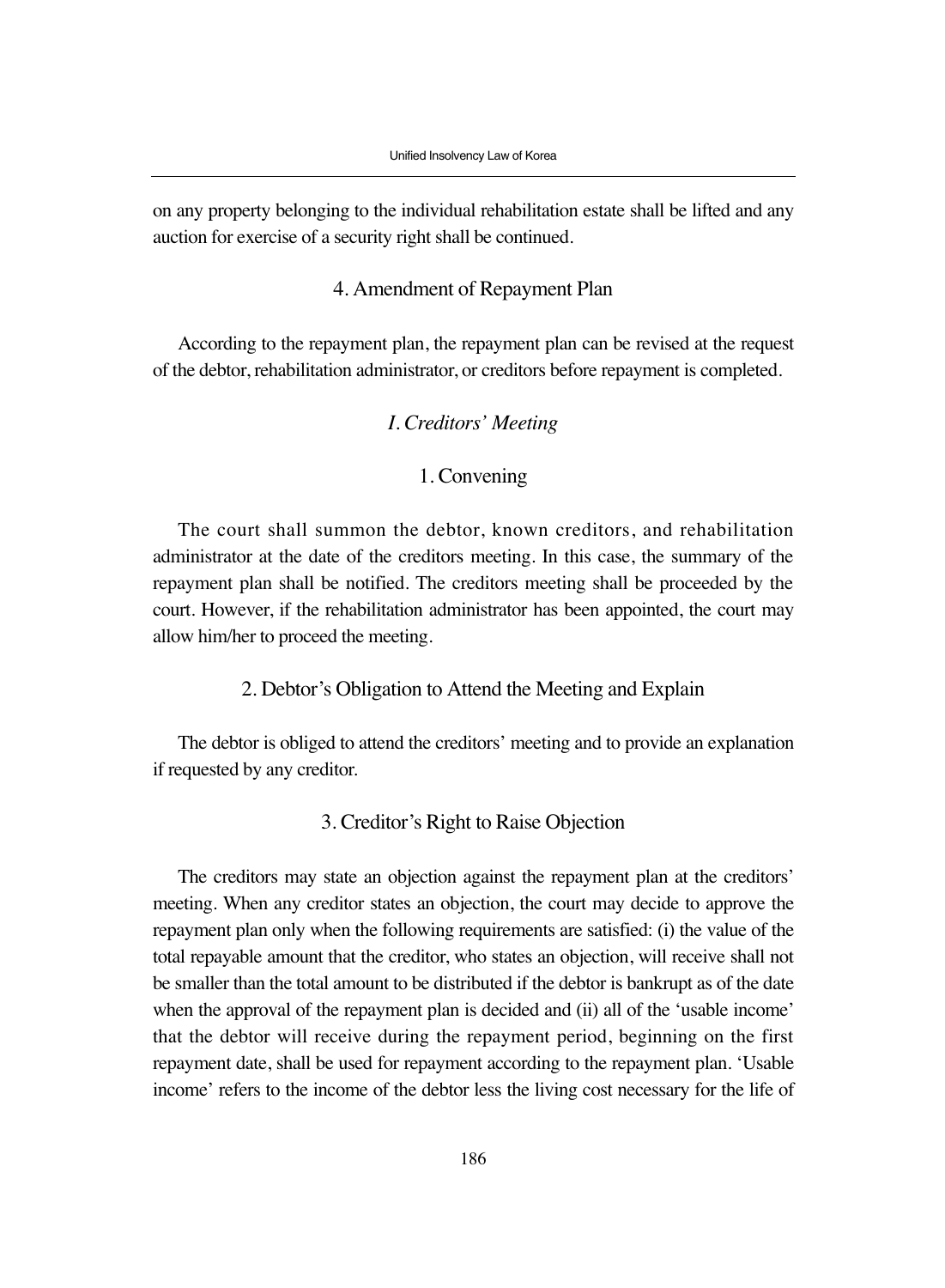the debtor and his/her dependents, which shall be as set forth in the regulation of the Supreme Court.

#### *J. Discontinuation*

The court shall decide to discontinue the individual rehabilitation procedures ex officio if it cannot approve the repayment plan submitted by the debtor. In addition, the court shall decide to discontinue the individual rehabilitation procedures, ex officio or upon request by the interested party, if all of the following requirements are satisfied: (i) it is evident that the debtor is unable to carry out the approved repayment plan, and (ii) the debtor fails to be discharged according to the relevant provisions.

### *K. Discharge*

The court shall decide to grant a discharge, ex officio or upon request by the debtor, when the debtor has completed the repayment according to the repayment plan. Even when the debtor has not completed repayment according to the repayment plan, the court may decide to grant a discharge after hearing the opinions of the interested parties if all of the following requirements are satisfied: (i) the debtor failed to complete repayment due to a reason not attributable to the debtor and (ii) the amount repaid to the creditors, by the date when a discharge is decided, is not less than the amount to be distributed to the creditors from the bankruptcy procedures if the debtor files for bankruptcy procedures.

The discharged debtor shall be relieved from all of the obligations due to the individual rehabilitation creditors, except for the claims described in the following items: (i) fines, penalties, expense for criminal procedures, surcharges and fines for negligence, (ii) claims not included on the list of creditors by the debtor in bad faith, and (iii) any obligations under the repayment plan.

In the event the debtor is granted a discharge by deception or other fraudulent methods, the court may revoke it, ex officio or upon request by the interested parties. The request described in the above Paragraph 1 shall be made within one (1) year from the date when the discharge is decided.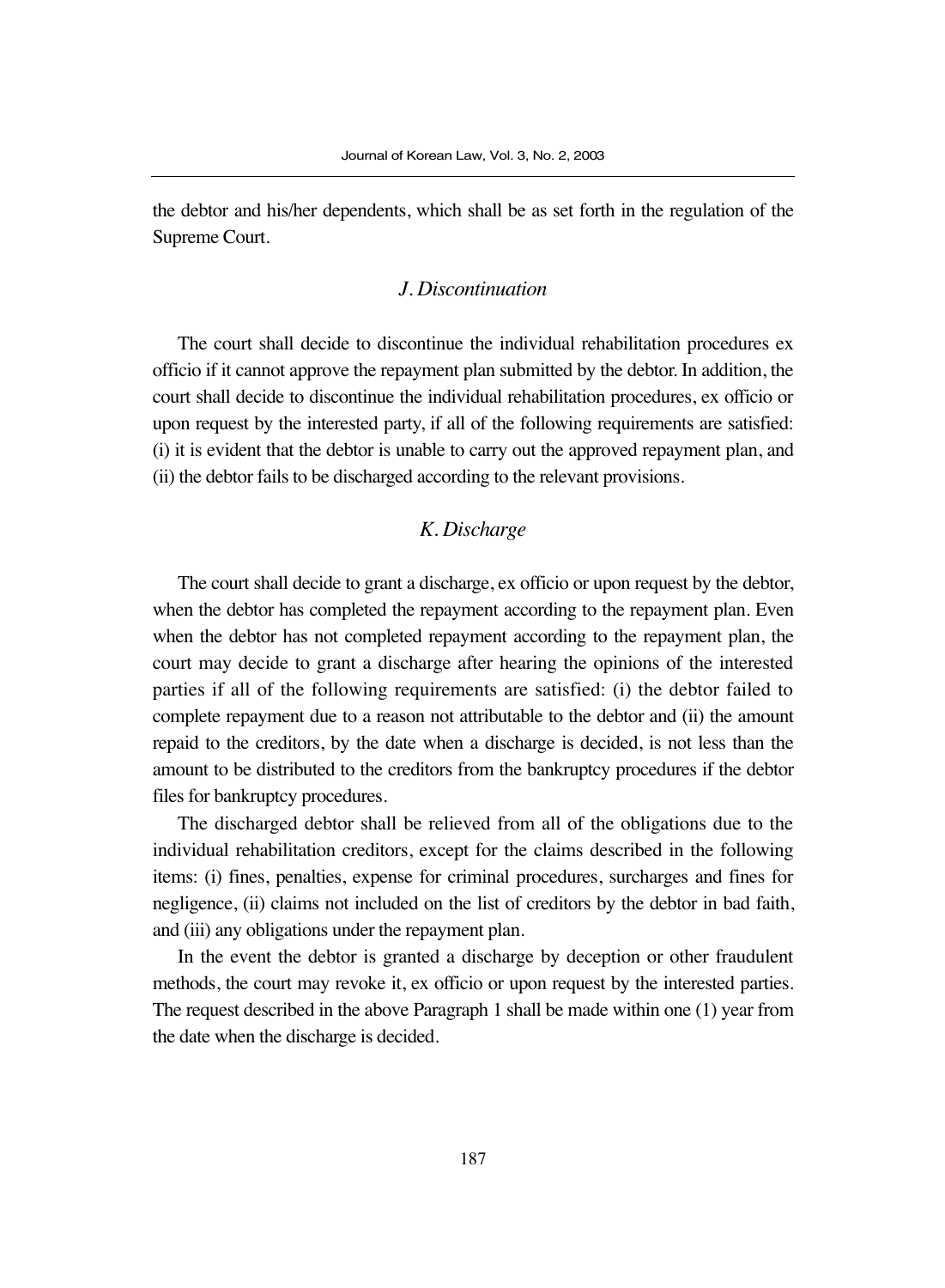# **VII. International Insolvency Procedure (Chapter 5)**

#### *A. Introduction*

The strict territorial principle under the current CRA and BA is outdated. Chapter 5 of the Draft includes new provisions regarding international insolvency procedure based on the universalism principle.

#### *B. Scope of Application*

International insolvency is applicable to the cases where: (i) the representative of the foreign insolvency procedures wants to participate in the domestic insolvency procedure, (ii) the representative of the foreign insolvency procedures seeks for an approval or support from the court of the Republic of Korea with respect to the foreign insolvency procedures, and (iii) the receiver, trustee in bankruptcy, debtor and such other persons as those permitted by the court works in a foreign country, including participating in the procedures of a foreign court or seeking for an approval or support of a foreign court, with respect to the domestic insolvency procedures.

# *C. Jurisdiction*

A case for approval and/or support of foreign insolvency procedures shall be under the jurisdiction of the Seoul District Court. However, if necessary for efficient proceeding or protection of the rights of the interested parties, the Seoul District Court may, ex officio or upon request by the interested party, transfer the case to the competent court at the same time or after the decision to approve the foreign insolvency procedures.

# *D. Decision of Approval of Foreign Insolvency Procedures*

The representative of foreign insolvency procedures may file to the court for an approval of the foreign insolvency procedures. In the event there is a filing for an approval, the court shall decide to approve it within one (1) month from the date of filing.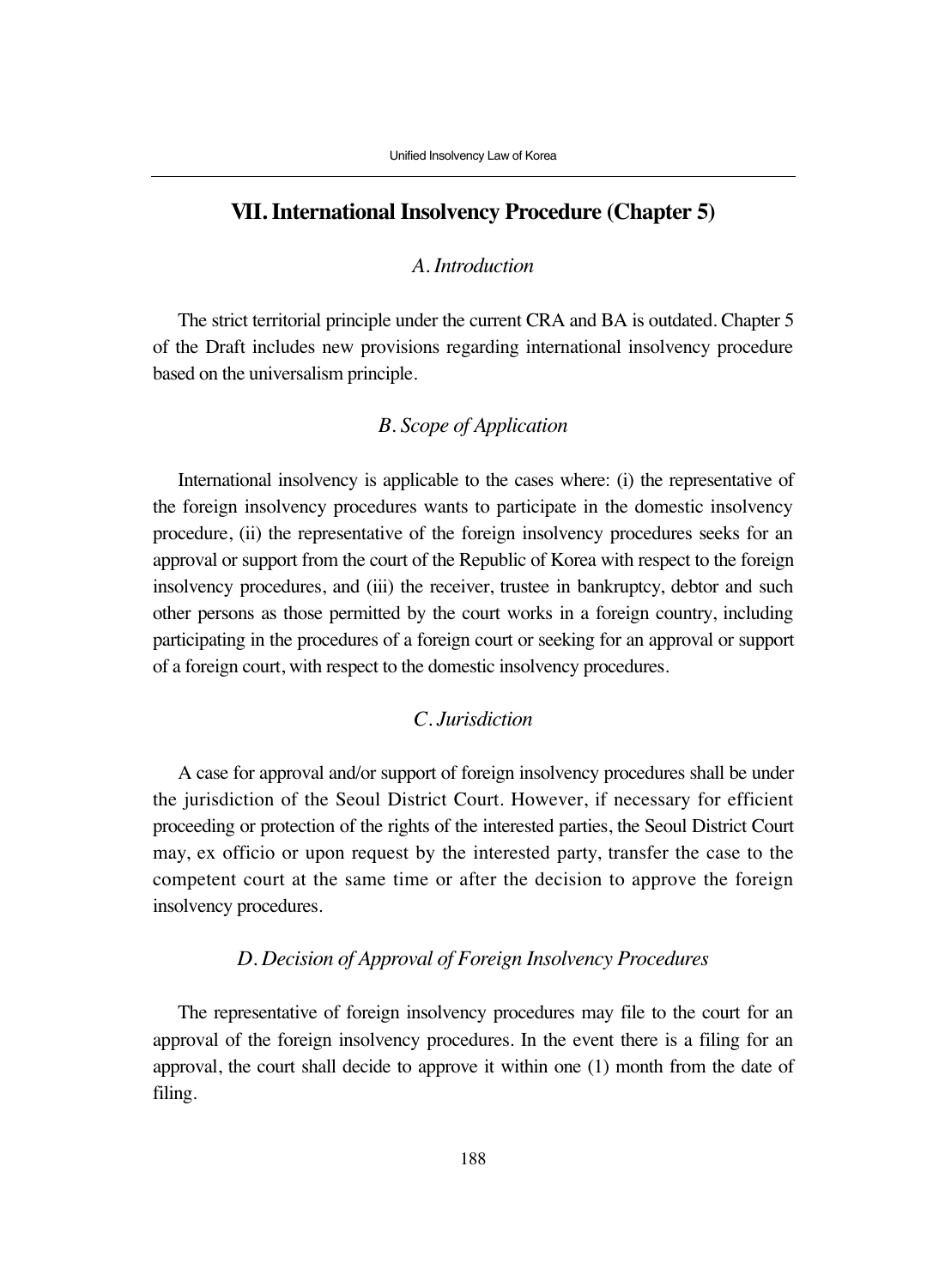The court may, ex officio or upon request by the representative of the foreign insolvency procedures, order temporary measures to protect the property of the debtor or the rights of the creditors.

Once the foreign insolvency procedures are approved, the representative of foreign insolvency procedures may apply for the commencement of Korean insolvency procedures, participate in Korean insolvency procedures, or apply for the support for the foreign insolvency procedures.

#### *E. Support for Foreign Insolvency Procedures*

The court may, ex officio or upon request by the interested party, make any of the following decisions in order to protect the property and business of the debtor or the interest of the creditors upon or after approving the foreign insolvency procedures: (i) suspension of commencement, proceeding of a lawsuit, or other procedures related to property, business, rights, duties, and other liabilities, (ii) suspension of the right to transfer, to provide as a security, or to dispose of any property of the debtor, (iii) collection of evidences including examination of witnesses about property, business, rights, duties, or liabilities of the debtor and distribution of the information, (iv) realization of the property of the debtor and granting of the distribution rights, (v) granting of the administrative right for the property of the debtor, and (vi) other necessary support for preservation of the property of the debtor or protection of the interest of the creditors. However, the court may dismiss the filing if the filing for the support is against the good morals or other social orders of the Republic of Korea.

### *F. Multiple Foreign Insolvency Procedures*

In the event several foreign insolvency procedures against the same debtor are approved, the court may choose one of them as the main foreign insolvency procedures by considering the main place of business of the debtor, the extent of the creditor protection measures, or the need to provide efficient proceeding of the approval or support procedures. In this case, the court may decide to provide relevant support or change the decision based on the main foreign insolvency procedures.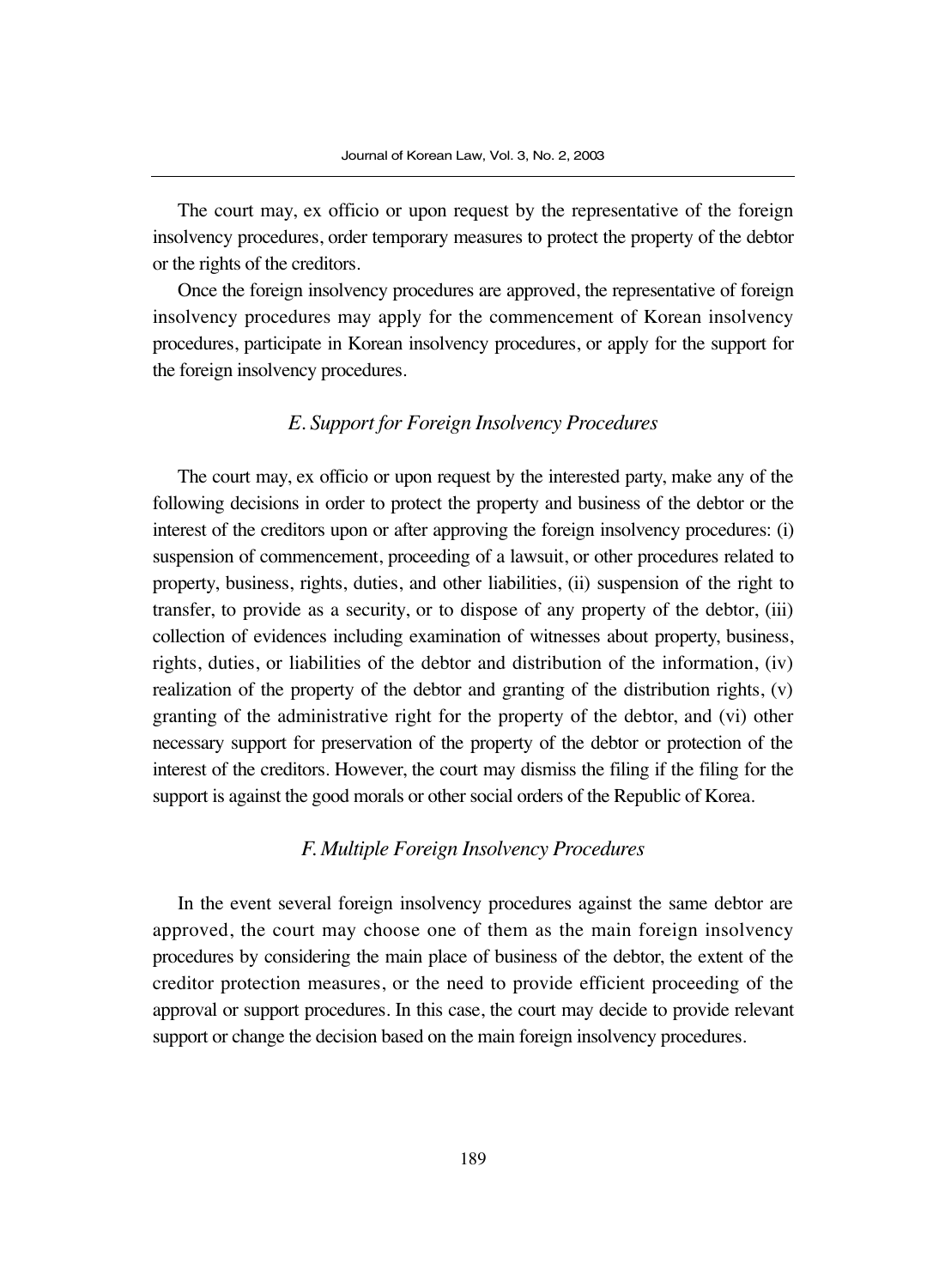# *G. Simultaneous Proceeding of Domestic Insolvency Procedure and Foreign Insolvency Procedure*

When the domestic insolvency procedures and foreign insolvency procedures are pending at the same time, the court may decide to approve or to support the foreign insolvency procedures on the basis of the domestic insolvency procedures, or even change or cancel such decision.

#### *H. Participation in Foreign Insolvency Procedures*

The receiver of the domestic rehabilitation procedures, trustee in bankruptcy, debtor, and other persons authorized by the court have the authority to file for the approval or support for the domestic insolvency procedures in foreign countries as permitted by the foreign laws.

In the event the domestic insolvency procedures, the foreign insolvency procedures, or multiple foreign insolvency procedures exist against the same debtor, the court shall decide the amount of distribution that the creditors will receive from the domestic insolvency procedures by considering the amount that the same creditors have received from the foreign insolvency procedures or the amount repaid to the same creditors from the overseas property of the debtor.

### *I. Cooperation by Courts*

To ensure efficient and fair execution of the domestic insolvency procedures, the foreign insolvency procedures, or multiple foreign insolvency procedures that are underway with respect to the same debtor or mutually related debtors, the court shall collaborate with the foreign court and the representative of the foreign insolvency procedures on the following matters: (i) exchange of opinions, (ii) administration and supervision of the property and business of the debtor(s), and (3) coordination of the process of multiple procedures.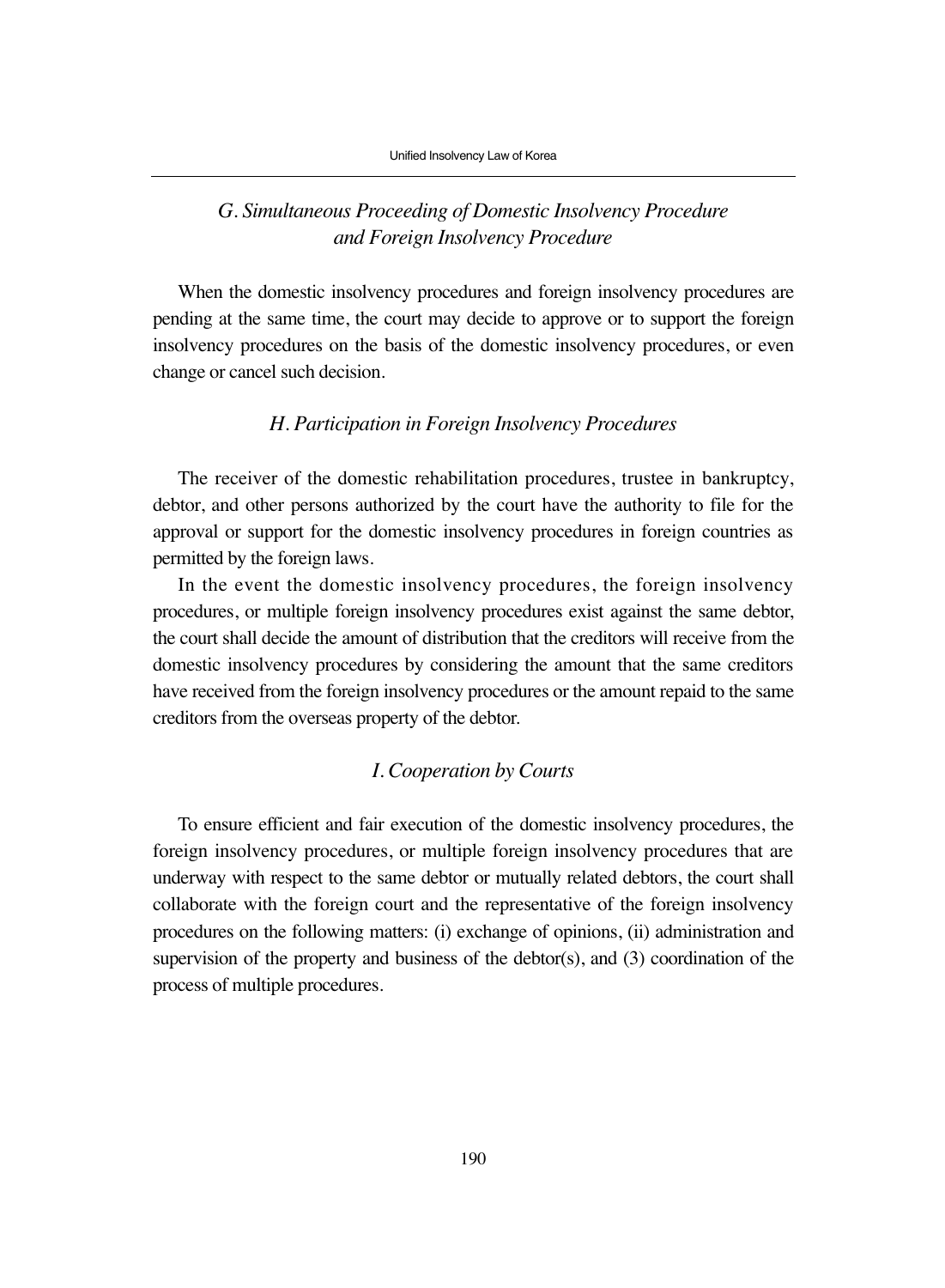# **VIII. Penalty (Chapter 6)**

*A. Reform of Offense of Negligent Bankruptcy*

The elements of "extravagance" and "act bearing any obligation under a noticeably unfavorable condition" are excluded from the definition of the offense of negligent bankruptcy under the Draft because they are vague and can be interpreted discretionarily.

#### *B. Overseas Offense*

Those who commit the offense of bribe offering or bribe acceptance in bankruptcy in foreign countries are criminally punished.

# **IX. Other Recommendations**

#### *A. Establishment of Bankruptcy Court*

Establishment of bankruptcy court system was recommended. However, various factors shall be considered, such as the number of bankruptcy cases, the practice of shifting judges, etc.

#### *B. Disqualification of Director*

If financial distress of the insolvent company is caused by the mismanagement materially attributable to a director or if a director fails to foresee the probablity of the company's bankruptcy due to bad faith, the court may issue an order disqualifying such director of the insolvent company for a certain period of time from the office of director for such insolvent company and even other companies. This system may encourage directors to file for the rehabilitation procedure as soon as possible because they otherwise would be disqualified from the office of director for companies. This system can be applied only to listed companies or to large-sized corporations.